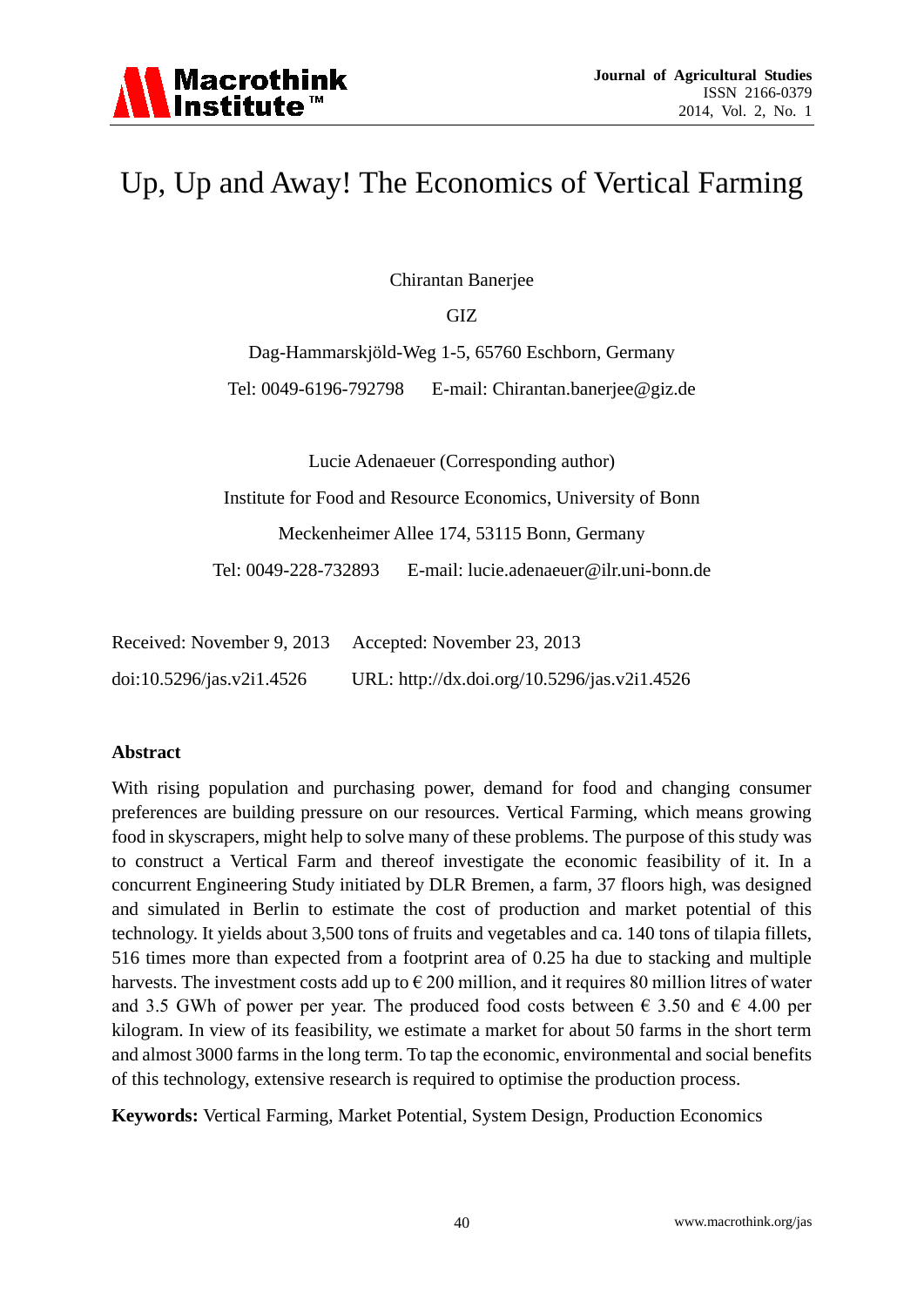

# **1. Introduction**

According to the United Nations World Food Programme, nearly 1 billion people worldwide are undernourished (FAO, 2012). About 42% of these chronically hungry people live in India and China, two of the world's most populous nations (FAO, 2008). This already unacceptable situation is going to compound with growing population and therefore requires new approaches towards food production in the coming decades. Transition economies must further adapt to the fast changing dietary pattern towards high protein, vitamin and mineral rich diets demanded by a growing population with gradually increasing purchasing power (Huang et al., 1999). By 2050, our growing global population will require an estimated 60% more food than we produce today (Alexandratos and Bruinsma, 2012; Tilman et al., 2002; Green et al., 2005). All this while 1.3 billion tons of global food production is lost or wasted annually (Gustavsson et al., 2011).

Until 2050, the number of people living in urban areas is expected to rise to more than 6 billion, 90% of them in developing countries (UN, 2013). This unprecedented explosion and growth of mega-cities worldwide may prove unsustainable and ecologically disastrous. In 2000, the world's mega-cities took up just 2% of the Earth's land surface, but they already accounted for roughly 75% of the industrial wood use, 60% of human water use, and nearly 80% of all human produced carbon emissions (UNPD, 2008). It is clear that the human population is not only growing but also concentrating in social agglomerates. This has mixed effects on the environment. From a macro perspective, it means concentration of service industry and less distance to be covered to deliver goods and services, thus cutting on emissions. From a micro perspective, the environment of the cities is suffering a blow, with heightened air, water, light and sound pollution.

Arable land is also finite, with agricultural land covering 38% and arable land covering 11% of the total land area. The global projections show that up to 2040 agricultural land can only be increased by another 2%. (FAOSTAT, 2012) Water is a scarce resource too (Gleick, 1993). From this, the need to minimise the negative environmental effects of agriculture, particularly with regard to greenhouse gas emissions, soil degradation and the protection of already dwindling water supplies and biodiversity arises. Therefore, we need to find agricultural technologies that have a neutral or positive impact on our environment.

Vertical Farming holds the promise of addressing these issues by enabling more food to be produced with less resources use. However, its economic as well as environmental feasibility requires in-depth scientific investigation. Vertical Farming is steadily becoming a subject discussed broadly in industrial and scientific communities (e.g. ThanetEarth, 2011; NewYork-Sunworks, 2012; Cowing, 2011; Omega-Garden, 2012; Levenston, 2011; PlantLab, 2012; VertiCrop, 2011). It is an agricultural technique involving large-scale food production in high-rises. Using cutting-edge greenhouse methods and technologies, like High Density Vertical Growth (HDVG), these buildings would be able to produce fruits, vegetables and other consumables (e.g. herbs, pharmaceutical plants) throughout the year. The concept involves growing and harvesting of a wide range of plants in high density urban areas (mega cities) and the sale of these crops directly within the city community, reducing transportation as opposed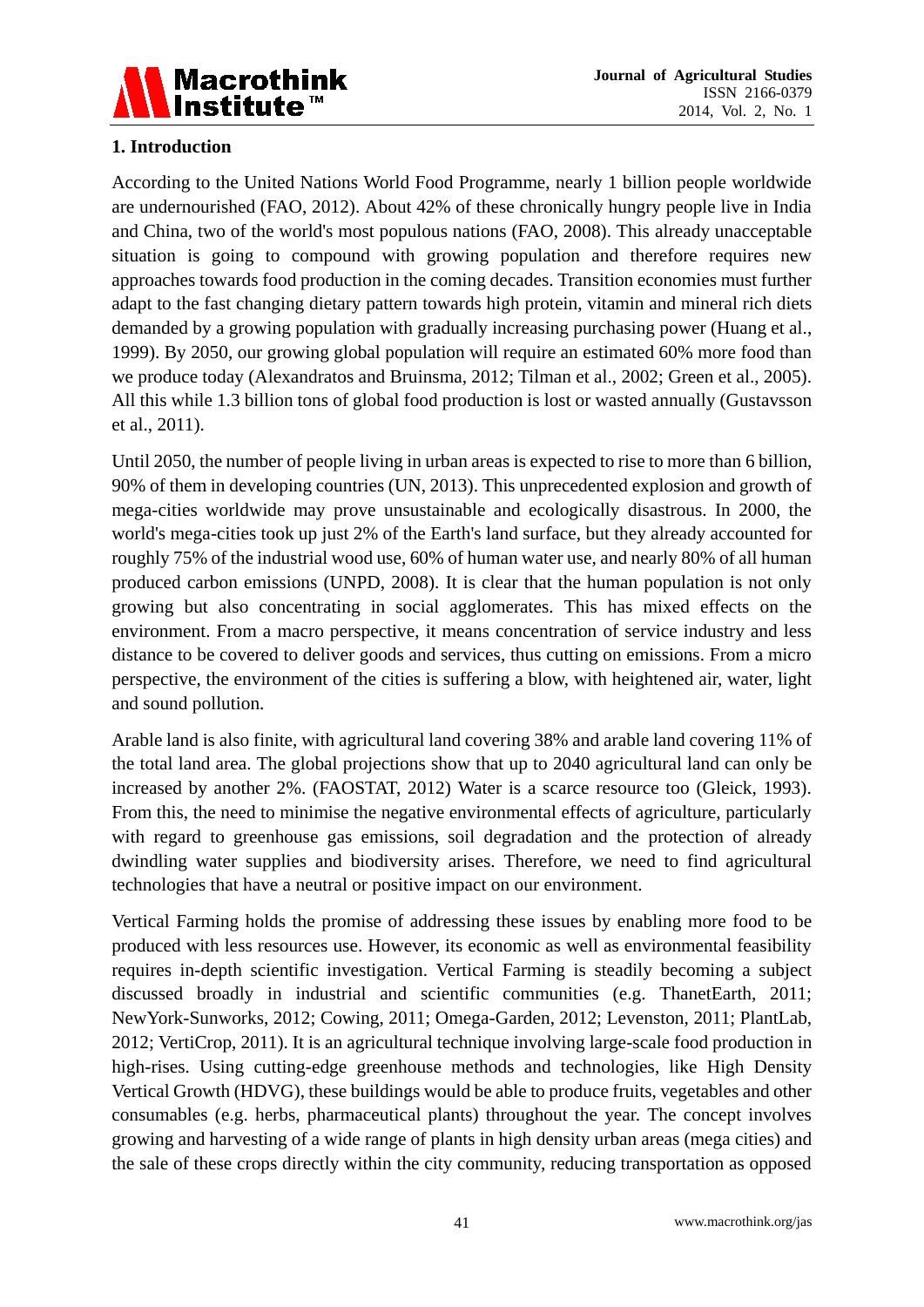# Macrothink<br>Institute™

to the standard rural farming model. The advantages of this method are the multiplication of agriculturally productive land (by growing in vertically mounted stacks), the increase in crop yields (by using optimized production methods, such as light exposure variations, or additional CO2 supply), the protection of the crops from weather-related problems as well as pest and diseases (as opposed to outdoor farming), and the minimisation of water requirements (through water recycling).

Therefore, the purpose of the study was to construct a Vertical Farm and conduct a market analysis investigating the potential markets for such a technology. The specific objectives of the study were to: (1) Design and simulate a farm; (2) Identify the costs for feasibility reasons; (3) Identify potential markets through a market analysis.

# **2. Vertical Farming**

Defining Vertical Farming (VF), it is a system of commercial farming whereby plants, animals, fungi and other life forms are cultivated for food, fuel, fibre or other products or services by artificially stacking them vertically above each other (Own Definition).

An example for a Vertical Farm stands in Suwan, South Korea (Levenston, 2011). There, the Rural Development Agency is investigating Vertical Farming technology (Fabian and Kollenberg, 2011). The facility is three stories in height totalling an area of 450 m<sup>2</sup>. Almost 50% of the energy requirement is supplied through renewable resources like geothermal and solar arrays, which is mainly necessary for heating, cooling and artificial lighting requirements. Presently lettuce is being cultivated through careful regulation of light, humidity, carbon dioxide and temperature. Researchers project five years of further research before this technology is ready for the market. (Levenston, 2011) The problem is of scale, none of these are big enough to practically demonstrate the scope of this technology.

Hence, in the following section the initial system for a Vertical Farm is presented, big enough to provide around 15,000 people with 2000 kcal of nutrition per day. The study to conceptualise the structural design of the VF was done in collaboration with the German Aerospace Centre in Bremen, through a Concurrent Engineering Study. It is assumed that the VF is built in Berlin as a megacity with enough market potential for implementing such a structure.

# *2.1 General Structure of a Vertical Farm*

In order to support 15,000 people with enough food the tower is planned to have the following configuration: A Vertical Farm of 0.93 ha<sup>1</sup> (roughly the size of a city block) with a total of 37 floors, 25 of them solely for the purpose of crop production and 3 for aquaculture. Further, 3 uniformly distributed floors are for environmental regulation and 2 in the basement for waste management. In addition there is one floor for cleaning of the growth trays, sowing and germination, one for packing and processing the plants and fish and one for sales and delivery at the basement (Figure 1). This configuration results to a total building height of 167.5 meters,

<sup>-</sup> $1$  An estimated 28 m  $26$  intensively farmed indoor space is enough to produce food to support a single individual in an extra-terrestrial environment like a space station or space colony supplying him with about 3000 kcal of energy per day (Mitchell, 1994).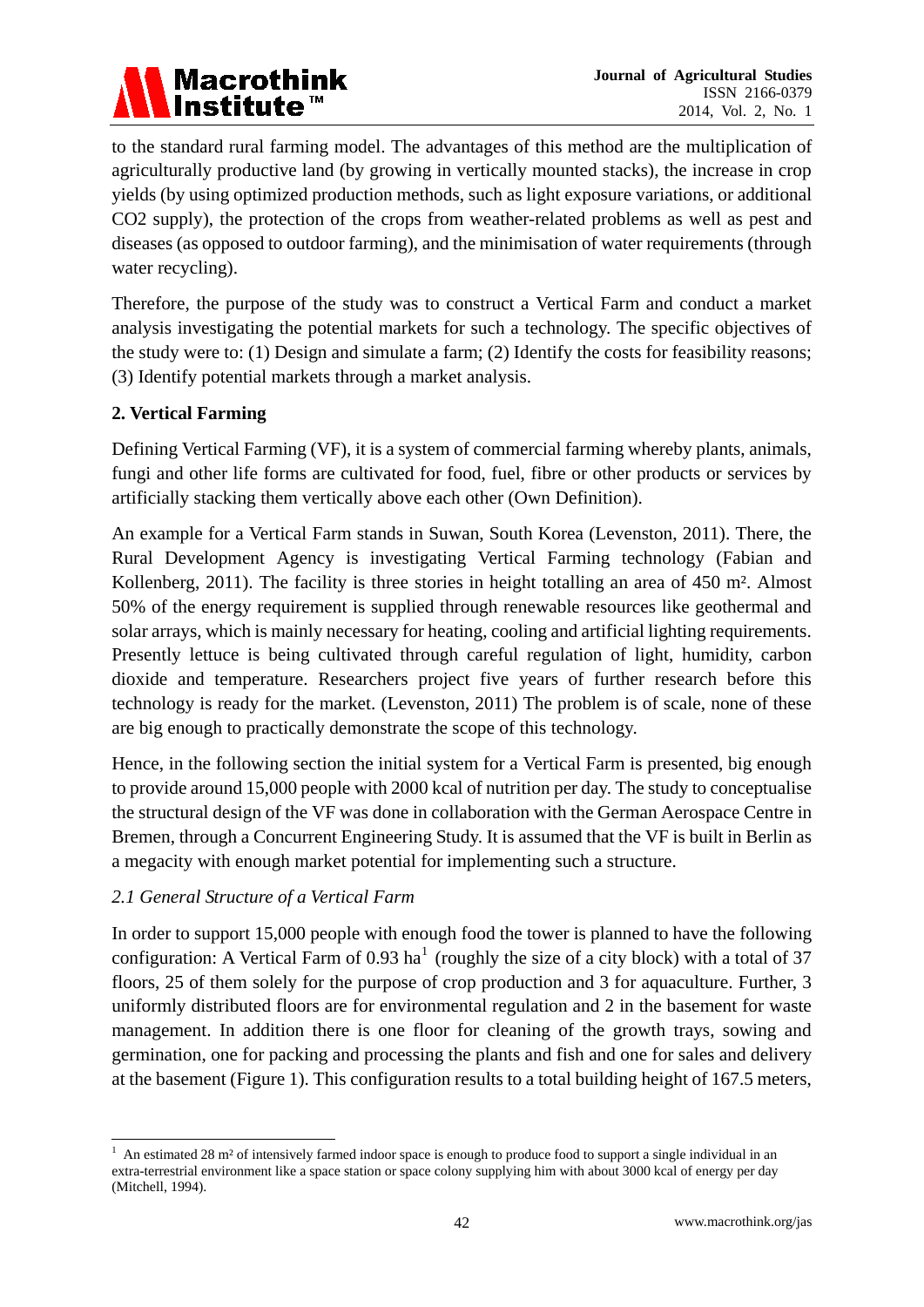

with a length (and width) of 44 meters, giving an aspect ratio<sup>2</sup> of 3.81. A freight elevator big enough to allow a forklift truck was planned in the centre of the building, allowing for harvest and waste to be transported down to the respective floors.





Source: Designed in a CE Study by the author at DLR Bremen.

LED (Light Emitting Diode) technology is chosen for the artificial lighting as it emits a low level of thermal radiation, has no hot electrodes, and has no high-voltage ballasts. LED also has a long operating life, which makes it a practical alternative for long-term usage involving plant production. Most importantly, it is possible to modify the irradiation output to approximate the peak absorption zone of chlorophyll. The selected plant species have different illumination requirements in terms of PPF (Photosynthetic Photon Flux). Therefore, the panels are not operated at maximum power, but on different power levels depending on the PPF requirements of the plant species. Furthermore, the desired duration of illumination is adapted to the needs of the plants, leading to 12 - 16 hours periods depending on the plant species. Furthermore, to save power, the LED will be operated in a shutter sequence<sup>3</sup>.

# *2.2 Agricultural Sub-System*

-

The Vertical Farm has to provide the optimal conditions for the crops to transition from seeds through germination, vegetative, reproductive and harvesting phases. As it is a closed system, a major prerequisite is controlled temperature, and relative humidity in the growth chambers. Additionally, controlled and elevated  $CO<sub>2</sub>$ -levels have been simulated to obtain maximum

<sup>2</sup> Aspect ratio is the ratio of the height of a building to the width of its shape. Since we assume a square footprint of 44 X 44 m, in this case it is the quotient of 167.5/44.<br> $\frac{3}{4}$ .

<sup>3</sup> A shutter sequence means that the LED are frequently turned on and off with a defined frequency. Investigations in plant response showed, that shuttering of LED do not affect the development and growing of plants, but can drastically reduce the required electrical energy (NASA, 2004).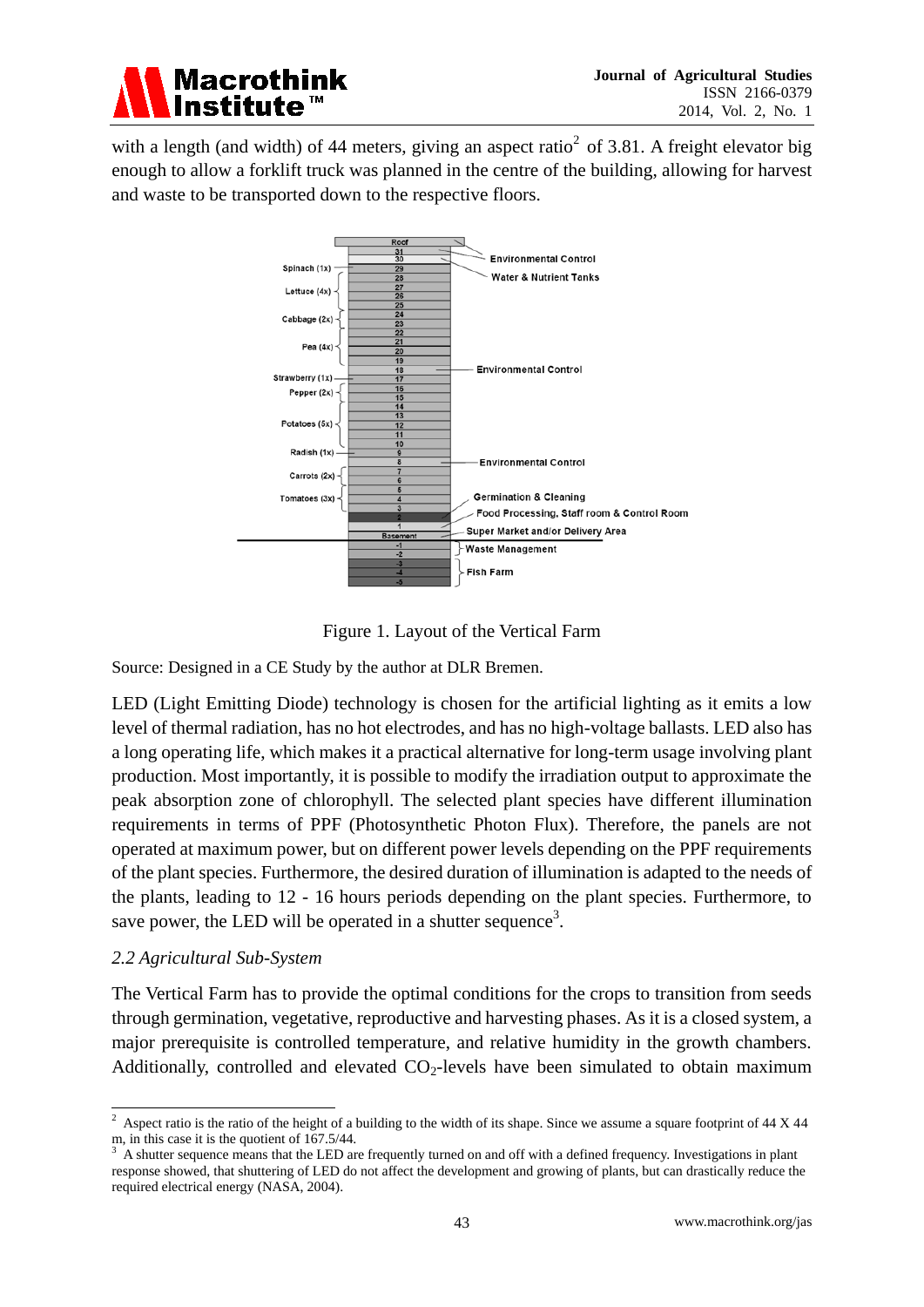

biomass yield. Since the plants grow in aeroponic systems, it is further possible to recycle the excess nutrients from mist in the air. Another major task in such a closed system is filtering out contaminations and trace gases, such as ethylene, which are released into the air by plant. For these matters, three environmental control floors are required, controlling the air quality and recycling the excess nutrients of 8 -9 plant cultivation floors each (Figure 1).

The seeds germinate on a specialized Germination Floor, while the later stages take place on the Plant Cultivation Floors (Figure 1).

In the Cultivation Floors, a plant growth area is segregated into eight zones which can be harvested at different times. These eight zones are sown with a time lag (7 days interval) to facilitate a uniform harvesting pattern, in order to avoid peaks and troughs of labour requirement. This also ensures a steady supply of the products to the centres of demand, bringing down the necessity for storing and refrigeration.

The aforementioned cropping cycle creates a continuous sowing and harvesting loop. The total number of sowing and harvest events is 215 in 365 days in which a total of 68 ha is sown and harvested every year. A weighted average is being made to arrive at the area cultivated on an average. The estimated yield of a Vertical Farm is shown in Table 1.

| Crops           | Yield in VF due to | <b>Field Yield</b> | Factor increase | Factor increase due to |
|-----------------|--------------------|--------------------|-----------------|------------------------|
|                 | Tech (tons/ha)     | (tons/ha)          | due to Tech     | Tech and Stacking      |
| Carrots         | 58                 | 30                 | 1,9             | 347                    |
| Radish          | 23                 | 15                 | 1,5             | 829                    |
| Potatoes        | 150                | 28                 | 5,4             | 552                    |
| Tomatoes        | 155                | 45                 | 3,4             | 548                    |
| Pepper          | 133                | 30                 | 4,4             | 704                    |
| Strawberry      | 69                 | 30                 | 2,3             | 368                    |
| Peas            | 9                  | 6                  | 1,5             | 283                    |
| Cabbage         | 67                 | 50                 | 1,3             | 215                    |
| Lettuce         | 37                 | 25                 | 1,5             | 709                    |
| Spinach         | 22                 | 12                 | 1,8             | 820                    |
| Total (average) | 71                 | 28                 | 2,5             | 516                    |

Table 1. Estimated yield of a Vertical Farm compared to traditional agriculture

Source: Designed in a CE Study by the author at DLR Bremen.

Due to the closed environment and controlled lightning, the land productivity of Vertical Farming is twice as high as traditional agriculture. Taking additionally into account that only 0.25 ha on which the farm is built are needed, the total yield increases 516 fold compared to traditional agriculture through stacking the production. (Table 1) In total this leads to an estimated production of 3,573 tons of edible fruit and vegetables.

To handle a stack area of 403 m² per hour (harvest and preparation of new seed trays) an estimated work force of 6 - 10 workers (based on 8 h work time per day) are required.

The fluid delivery system of this VF has special requirements not only because it must provide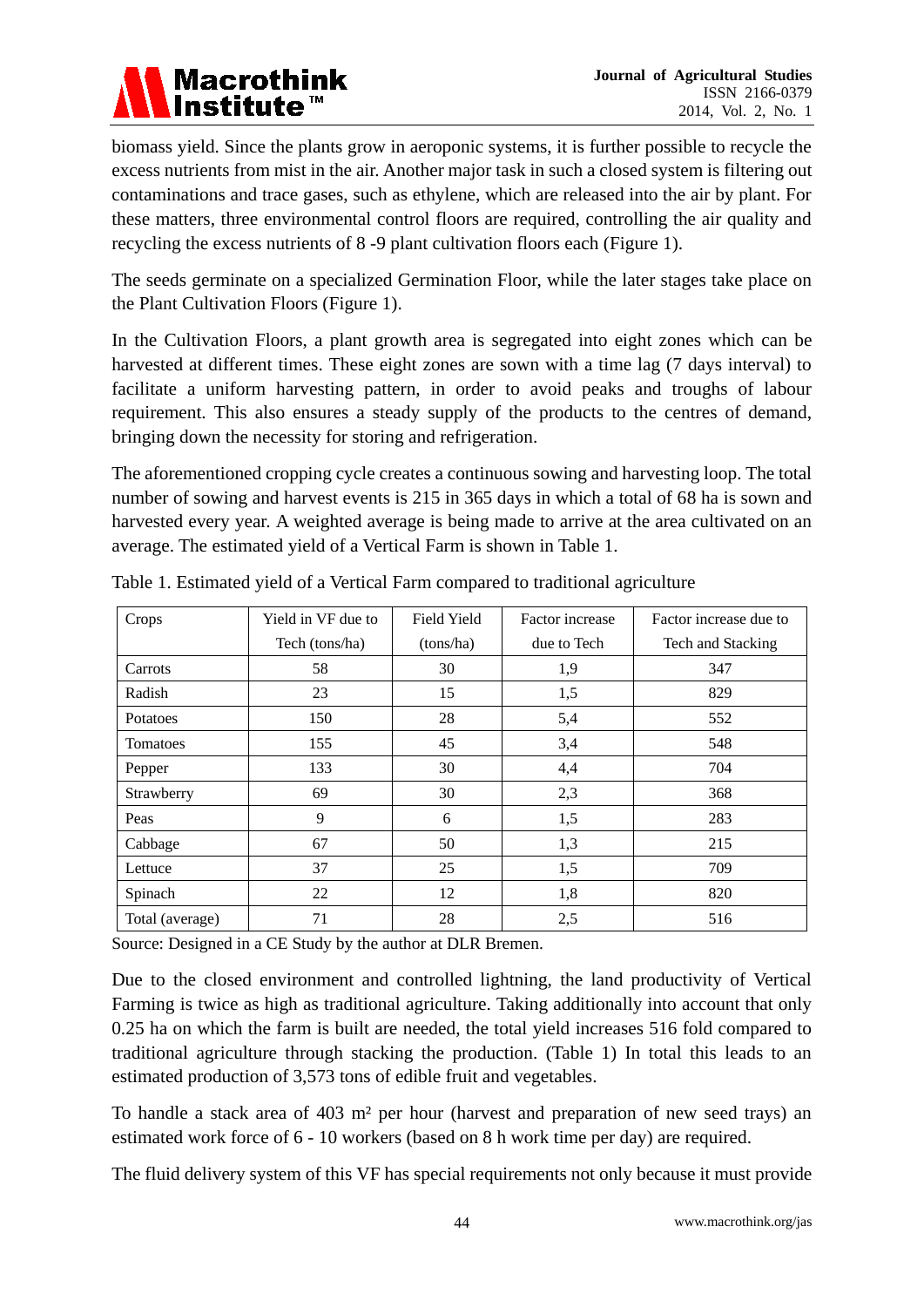

the water necessary for all the subsystems of the building and handle the sewage management as any normal industrial building, but also because it must provide the required nutrients for all the different crops as well as function as an irrigation system. Apart from the growing floors, the rest of the floors require a standard fluid delivery system of any industrial building.

These subsystems are based on the aeroponic system, lately used by NASA for its Greenhouses bio-regenerative growth chambers (Agrihouse, 2011). In short, it involves spraying a nutrient solution (exact solution of the nutrients required by the plant) directly to its roots which remain suspended in the air with no soil. According to AgriHouse, Inc., growers choosing to employ the aeroponics method can reduce water usage by 90%, fertilizer usage by 60%, all while maximizing their crop yields by 45 to 75% (Agrihouse, 2011).

Approximately 217,000 l of water are required by the system per day out of which about 14,000 l are assimilated and leave the tower within products and waste. The extra water that is not absorbed by the plants is directly re-circulated in the water-recycling system to be processed and sprayed again, thereby closing the loop.

#### *2.3 Aquacultural Sub-System*

The fish farm serves the functions of waste disposal, plant nutrient source and food (fish filet) production within the VF. It will add to the efficiency of the farm by utilizing irrigated water from plants as well as plant waste to create food in the form of edible fish biomass. This process is often called aquaponics.

The design is based on a balanced production cycle, which aims to optimize the production by allocating the different maturity stages in different tanks. To balance production and decrease handling costs, 5 different tanks size are chosen which are optimized to the desired production volume of close to 700 fish per day per floor. It leads to a total estimated production of 341 tons of fish per year, with 137 tons of edible fish fillet. In total, 3 workers are needed.

Tilapia has been chosen as fish species because Tilapia is able to consume a wide range of feed (The Fish Site, 2004); the tropical water temperature required by tilapia is ideal for a VF as heat sink from LED lighting can; Tilapia are very efficient in transforming feed into animal protein, the feed/fish mass ratio ranges from 1.5 to 2 depending on water conditions and feed quality; and due to the moderate taste of tilapia it is widely eaten (The Fish Site, 2004).

#### *2.4 Food Processing Sub-System*

When plants and fish are full-grown they need to be harvested and readied for delivery to supermarkets and restaurants. This is done on the food processing floor. In the process conceived above one may produce a kg of bio-mass with the composition shown in Table 2.

Table 2. Composition of production

| Crops   | Composition $(g)$ |
|---------|-------------------|
| Carrots | 56                |
| Radish  |                   |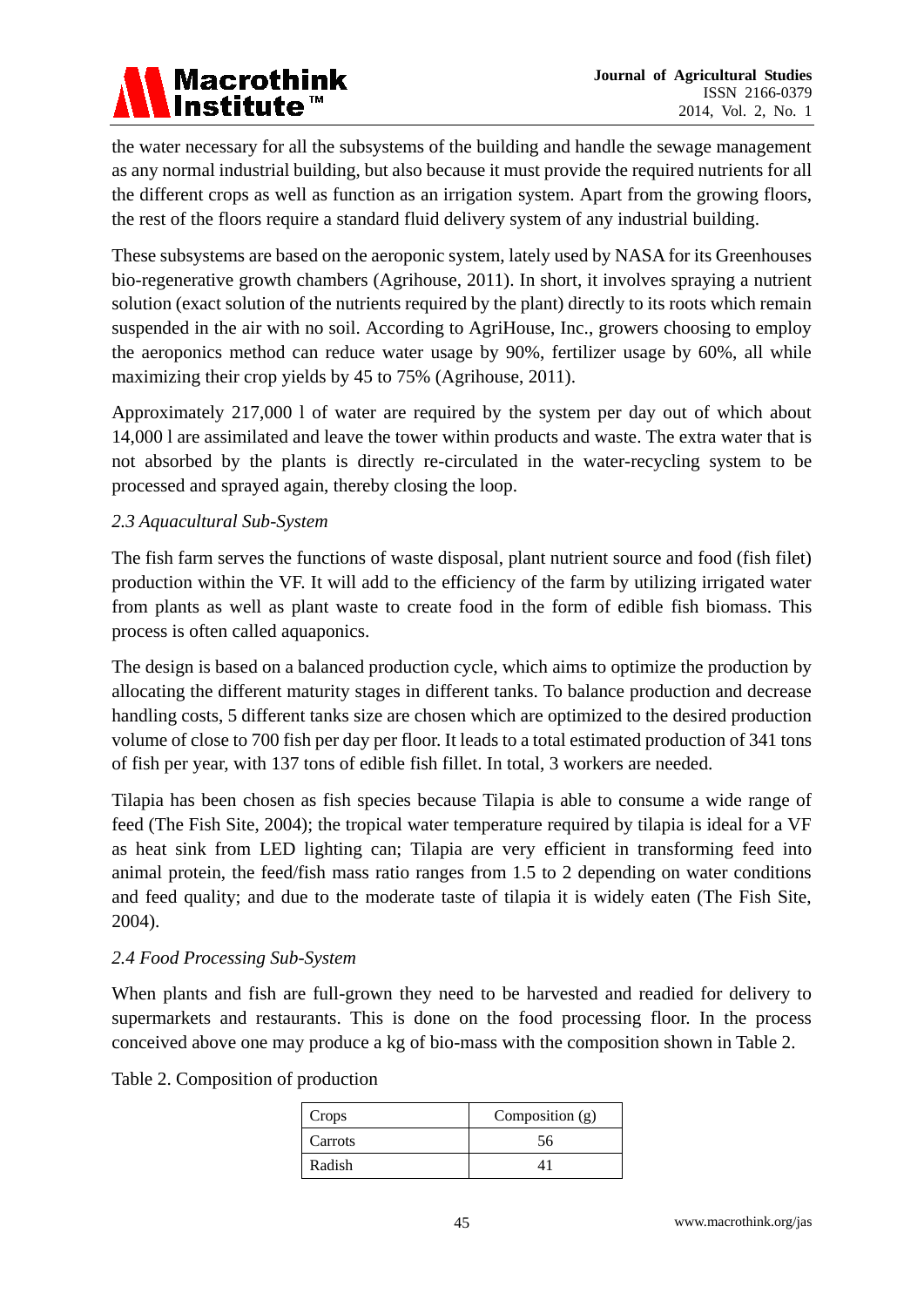

| Potatoes   | 103 |
|------------|-----|
| Tomatoes   | 197 |
| Pepper     | 113 |
| Strawberry | 44  |
| Peas       | 14  |
| Cabbage    | 72  |
| Lettuce    | 284 |
| Spinach    | 39  |
| Fish       | 37  |

Source: Designed in a CE Study by the author at DLR Bremen.

For processing the food the necessity of 15 workers is estimated.

#### *2.5 Waste Management Sub-System*

In the process of producing edible biomass, the Vertical Farm generates bio-waste as by-products (e.g. leaves, stems, fibrous roots, damaged fruit and vegetables) from the crops as well waste from the aquaculture system. The annual bio-waste from the plant growth chambers is estimated to be roughly 2443 metric tons. That from the aquaculture systems is estimated to be about 517 tons. Going by the assumption that 1 ton of plant waste is fed to the Tilapia per day, the remainder is roughly 7.11 tons per day on average. Since the Vertical Farm is envisaged to have a closed functional loop, this waste is converted into useful resources, such as liquid fertilizer or bio-fuel. Wastewater is recycled through a nutrient extraction process by pumping it into tubes filled with volcanic rock particles. In the design for the Vertical Farm two Waste Management floors have been incorporated to serve the exact purpose.

# **3. Cost Analysis**

In this section, the capital expenditure for constructing a VF as well as the annual variable costs are discussed. Further, different cost scenarios are identified deriving the possible range of costs per kg biomass produced.

#### *3.1 Production Costs*

An overview of the total construction costs (building plus equipment) as well as the variable costs per year is shown in Table 3. The costs are derived from the structure and equipment described before.

| <b>Fixed Costs</b>    | Costs $(\epsilon)$   |
|-----------------------|----------------------|
| Building (incl. Site) | 111 581 994 €        |
| Equipment             | 90 382 192 €         |
| <b>Total Costs</b>    | 201 964 186 €        |
| <b>Variable Costs</b> | Costs $(\epsilon/a)$ |
| Personnel             | 2 050 000 €          |

Table 3. Production Costs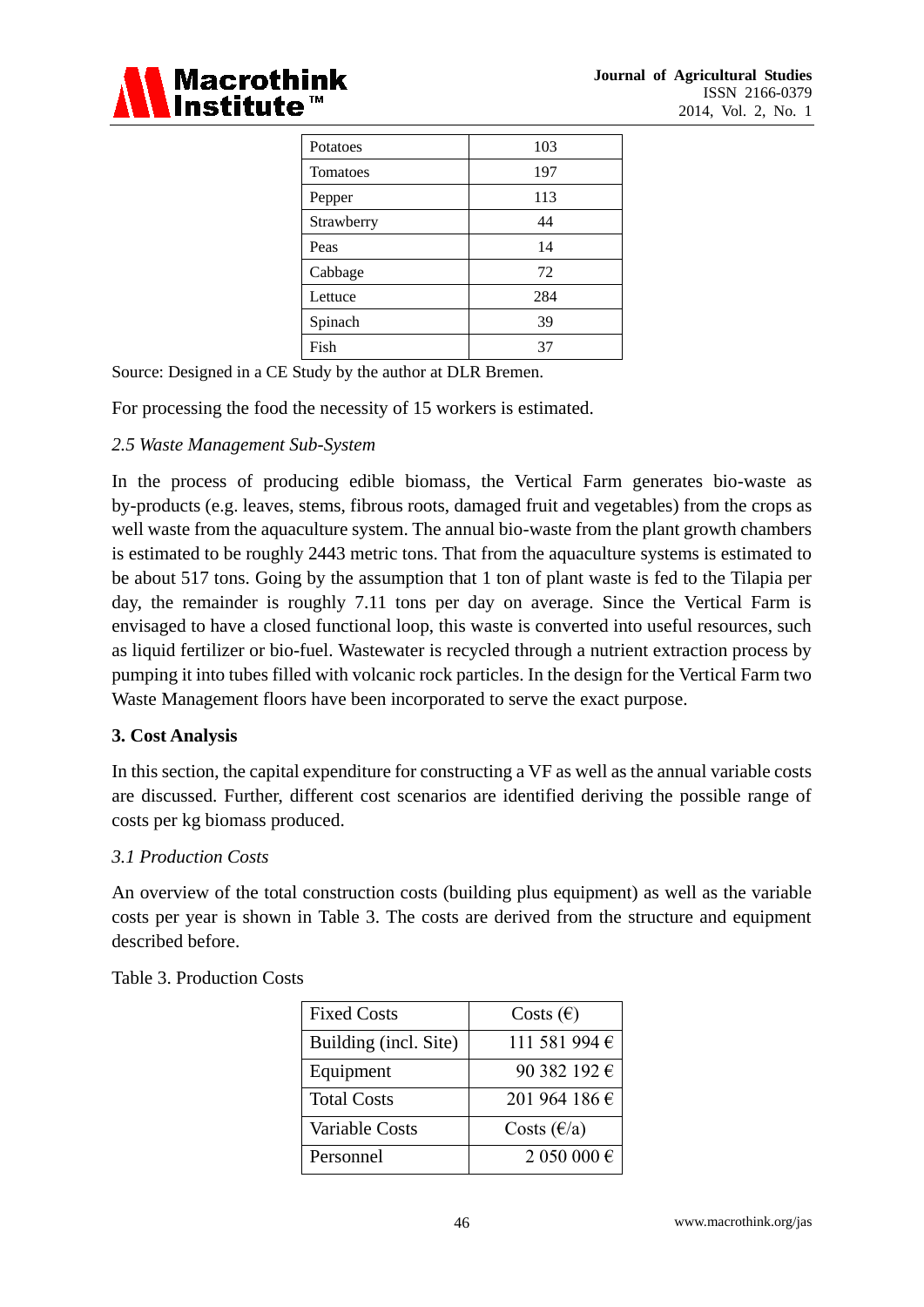

| Power Demand       | 5 390 941 € |
|--------------------|-------------|
| <b>Plant Seeds</b> | 44 406 €    |
| Water (recycled)   | 0€          |
| <b>Nutrients</b>   | 424 919€    |
| <b>Fish Food</b>   | 127 020 €   |
| <b>Total Costs</b> | 8 037 286 € |

Note: The costs have been inflation corrected to investment year 2012, assuming USD 1.00 =  $\epsilon$  1.30. The building and equipment costs are amortised over a period of 30 years. The interest rate is assumed with 3% for the next years.

Source: Designed in a CE Study by the author at DLR Bremen.

The costs are expressed in form of Annuity. Based on average land price in Berlin the cost of building a 37 story high VF is around 111.58 million Euros. Compared with building costs of a couple of randomly chosen high rises in Europe (Post Tower in Bonn  $\geq 207$  Mio  $\epsilon$ ; New ECB Headquarter in Ostend -> 500 Mio  $\epsilon$ ; Main Tower in Frankfurt am Main -> 467 Mio  $\epsilon^4$ ) the building costs for the VF are significantly lower, mainly because it is not meant for habitation. The required equipment cost a total of about 90.4 million Euros. Whereby, the fixed costs sum up to 200 million Euros. (Table 2)

The variable costs include personnel, power, seed, feed and fertilizer costs. A predominantly manual production system with minimal mechanization would require a total of 41 personnel. The cost of labour is taken at an average of 50,000  $\epsilon$ /year per personnel. Apparently, the food processing section requires the maximum number of personnel for its daily operations. Power costs sums up to around 5.4 million Euros a year<sup>5</sup> (Table 2). Although this is incurred only when power is obtained from external sources and could hence be considered as one of the constituents of the worst case scenario. Cost saving measures include: lighting at night, when the tariffs are low; use of shutter factor and consideration of development factor (which refers to the fact that a plant does not require full light exposure throughout its life cycle). The exact water costs are difficult to measure as the possibilities are innumerable, from rain water harvesting to deep boring to urban grey water recycling. Therefore, this is kept open for research and inclusion of water costs into the cost analysis has been accounted to be null. As bio-wastes are re-utilised for composting and generation of plant nutrients, for the purpose of cost estimation only 50% of the amount mentioned in section 2 is accounted. A fish consumes 191% of its total body mass as feed in its entire life cycle<sup>6</sup>. However, Tilapia being versatile the non-edible plant biomass can be fed. Therefore only 50% of the total feed requirement is accounted for in the cost estimation. Since a total of 137 tons of fish fillet is obtained from 341 tons of total fish biomass, approximately 651 tons of feed is consumed by the fishes per year. Of this, about 50% of this can be obtained for the bi-products of the VF, while the rest amount of 326 tons is bought at an approximate rate of  $0.39 \epsilon$ /kg from the market totalling to an amount of 127,000 €/year (The Fish Site, 2004).

 4 For more details see CTBUH (2012).

<sup>&</sup>lt;sup>5</sup> The cost estimation is derived on the basis of information found in

http://www.tengelmann-energie.de/Hochtarif.690.0.html.

<sup>&</sup>lt;sup>6</sup> This is based on the CE study regarding the aquaponic cycle.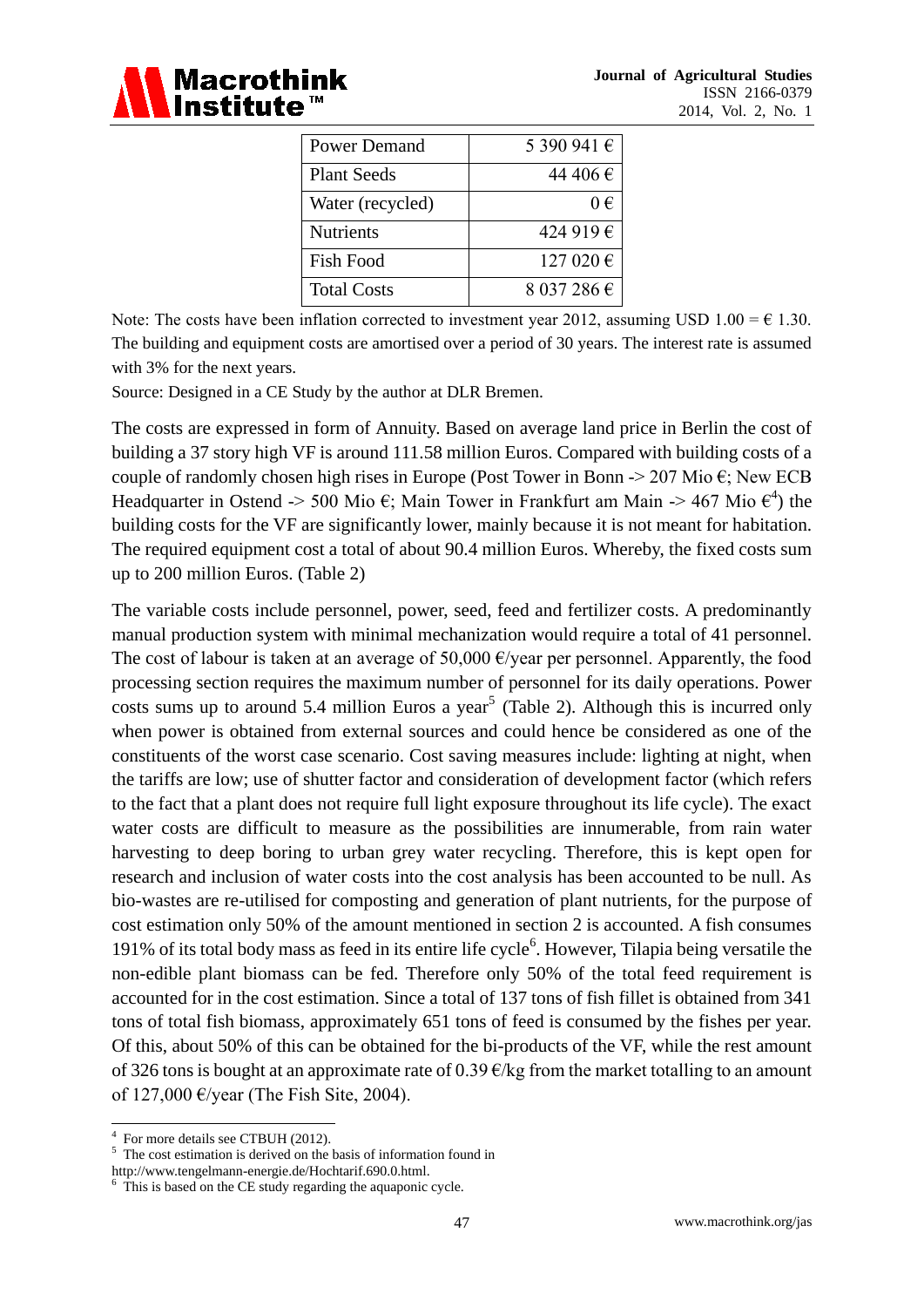

# *3.2 Cost Scenarios*

The different cost scenarios vary according to the building parameters, production parameters, production technology, fixed cost and variable cost margin (Figure 2).



Figure 2. Identified Cost Scenarios

Under the best scenario, which in itself is not a very optimistic one, the cost of producing edible biomass in this system is around  $3.17 \text{ E/kg}$ . In the worst case, that is with no salvage value, high labour requirement, hydroponic system, and high cost margins, it takes around 6.32  $\epsilon$ /kg of organic fruits, vegetables and animal protein. From the results it is possible to calculate a probability distribution as seen in Figure 3.



Figure 3. Probability Distribution of Costs per kg Biomass

The simulations show that it is most probable that the costs lie between 3.50  $\epsilon$ /kg and 4.00  $\epsilon$ /kg (44% of cases), followed by the class between 5.50  $\epsilon$ /kg to 6.00  $\epsilon$ /kg (17% of cases).

# **4. Market Analysis**

A SWOT analysis is being used to analyse different facets of Vertical Farming. It is a simple but systematic framework for appraising the intrinsic and institutional environment of a technology or business proposition. For the process of strategic planning, the SWOT analysis is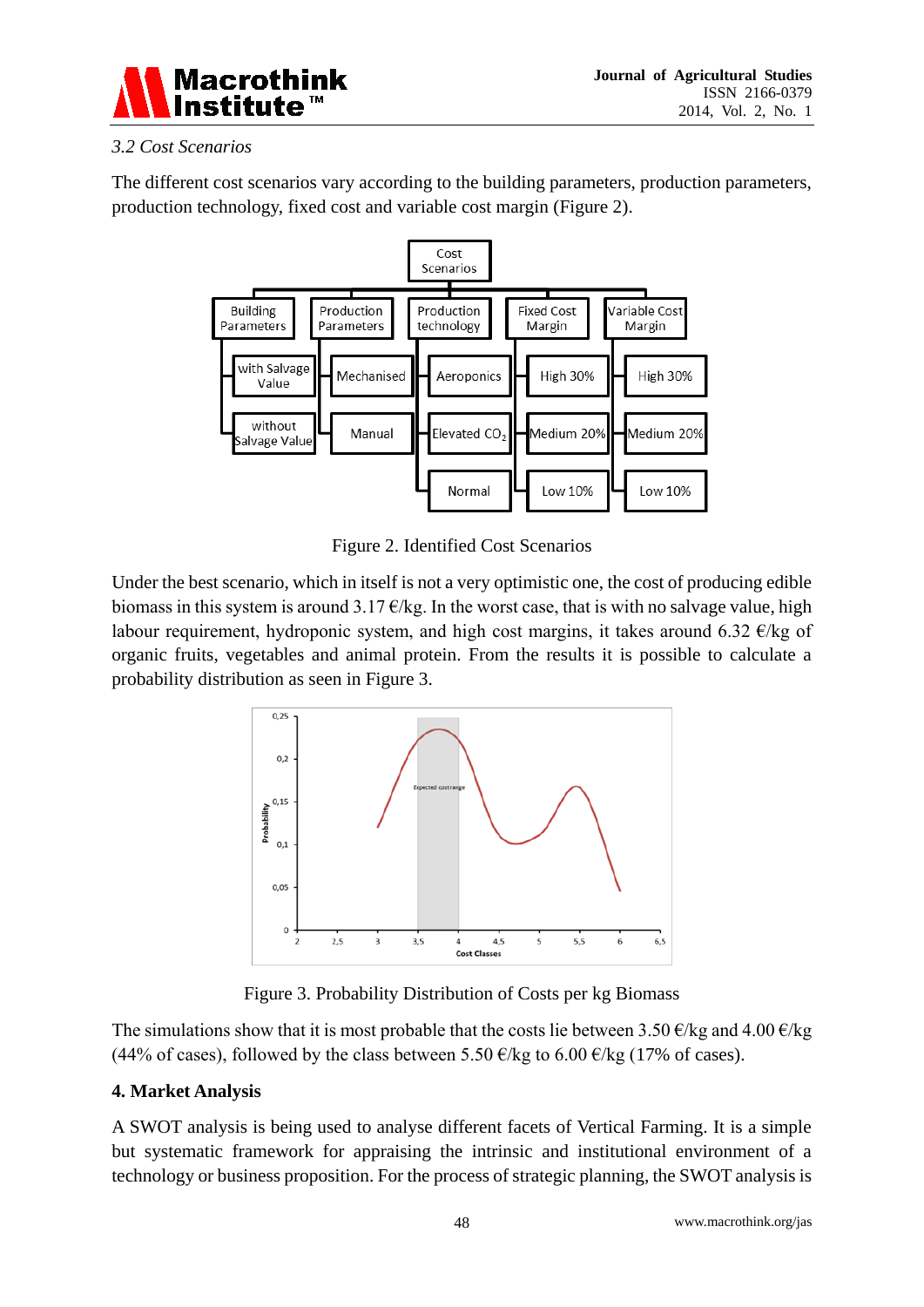

an early but important "first step" in business planning. It identifies potential market opportunities.

The environmental scan comprises the analysis of the internal situation as well as the external environment. The internal situation describes the main product advantages and disadvantages, mainly in comparison to the main competing product (conventional agriculture in this case). In other words, the Strengths- Weakness analysis (SW-analysis) looks at the total output of the system as a self-affected good. The external Opportunities-Threats analysis (OT-analysis) examines the external environment. Opportunities and threats are anticipated future pathways and should be described in a dynamic sense, considering the current situations, existing threats, unexploited opportunities as well as probable trends (Checco, 2005).

When analysing VF, it is compared to conventional farming since it is the main competitor to Vertical Farming. In this regard first the internal and the external factors are identified.

# *4.1 Internal Analysis*

The intrinsic factors of vertical agriculture that may be controlled within the system are featured in the internal analysis.

#### **Strengths**

Industrial agriculture has till date used agricultural machinery, advanced farming practices and genetic technology to increase yield. However, it still needs extensive tracts of fertile land for the purpose of food, fuel or fibre production. However, agriculture still largely depends on season, especially in case of fruit and vegetable crops. Socio-economically this renders the farming population under or unemployed for a greater part of the year. While in industrialised nations, higher food prices, greater affordability and government subsidies ease this problem to some extent, in developing countries, where subsistence agriculture is the norm, this translates to poverty and vulnerability (Hansen and Donohoe, 2003).

Vertical Farming provides a paradigm shift in the way we know and do agriculture. In terms of space, abandoned urban properties, abandoned mines or even peripheries of buildings can be converted into food production centres thereby eliminating the need for expensive constructions. Owing to optimum use of vertical space 1 indoor acre is equivalent to 4-6 outdoor acres or more, depending upon the crop (e.g., strawberries: 1 indoor acre = 30 outdoor acres), something that is inconceivable in case of conventional or greenhouse agriculture. This intensifies agriculture instead of extensifying it. Due to provision of artificial light at the required wavelength (380-450 nm in the violet end and 630-700 nm in the red end) for an optimal duration, crop production becomes a year round enterprise, comparable with other manufacturing industries.

It also creates new employment and research opportunities. Technologies developed for VF may prove to be useful not only for remote research stations like in the poles, but also in refugee camps especially in flooded or earth quake affected areas where camp dwellers need to be fed for prolonged period of time.

Agriculture has always been affected by volatilities of weather. Fluctuations in temperature,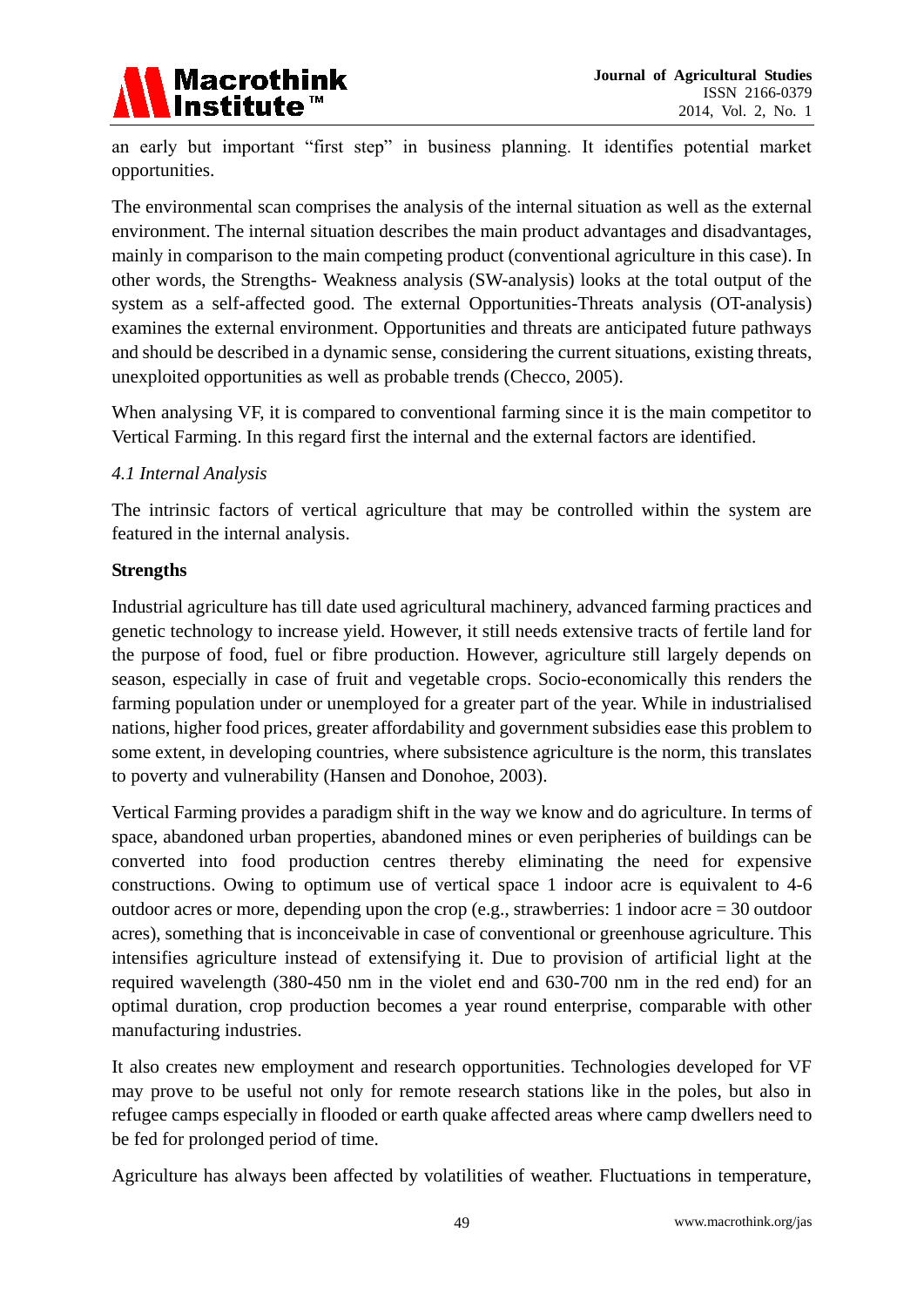

water availability, photo-intensity beyond the biological requirements of the plants have persistently lead to diminishing yields. These factors have always remained beyond the control of farmers and could only be prevented through costly chemicals, avoidance of high-risk high-production crops, or purchase of crop insurance. Vertical Farming systems address many of these problems. Like greenhouse agriculture, there is no weather-related crop failure due to droughts or floods as irrigation is artificial and controlled. Temperature and photo-intensity and duration are also artificial and optimal.

Although the balance of energy required for artificial lighting, heating and cooling and that generated by bio-gas is a matter requiring further research, VF dramatically reduces fossil fuel use since there is no agricultural machinery or inorganic fertiliser involved. Furthermore, since food is grown locally or closer to points of consumption, transportation is reduced, thus saving on energy and the environment.

Agriculture especially in developing and transitional economies has often been held responsible for environmental degradation, loss of rainforests like in Amazon basins or desertification and loss of ground water as in Khorezm basin (Martius et. al., 2005). At least high value fruits and vegetables cultivated in Vertical Farms has the potential to take some pressure from agriculture whereby, fertile lands can be utilised for cereal, fodder, fibre and bio-fuel production. VF may additionally create sustainable environments for urban centres purifying the air and providing a positive psychological effect on urban populace, who are often deprived of greenery.

#### **Weaknesses**

Crops require space, light, carbon dioxide and water, which is available freely in nature. In case of Vertical Farming all these need to be supplied at a cost.

Structures need to be built for the nutrient delivery system and platforms for plant growth along with artificial growing medium, generating additional costs. This could be a weakness compared to conventional agriculture; greenhouse agriculture on the other hand has similar requirements. Taking this into consideration, Vertical Farming is logically viable only in places where agriculture is necessary but agro-climatologically difficult to be practiced in the open, like in desert nations or mountainous nations lacking flat arable land. This might also be justified as a space saving approach in Mega-cities where real estate demands hinder setting up of parks and botanical gardens.

Light in Vertical Farming towers has to be supplied artificially. Although it opens up the opportunity to regulate the wavelengths, intensity and photo-period to optimal levels, and can be held comparable to greenhouse agriculture, it still remains a cost that needs to be taken into consideration. The justification of incurring this extra cost lies in areas where light intensity is too low or the photo-period incompatible for crop cultivation, as in case of higher latitudes or where the intensity is too high for cultivating sensitive salads, fruits and vegetables, as in sub-tropical deserts.

# *4.2 External Analysis*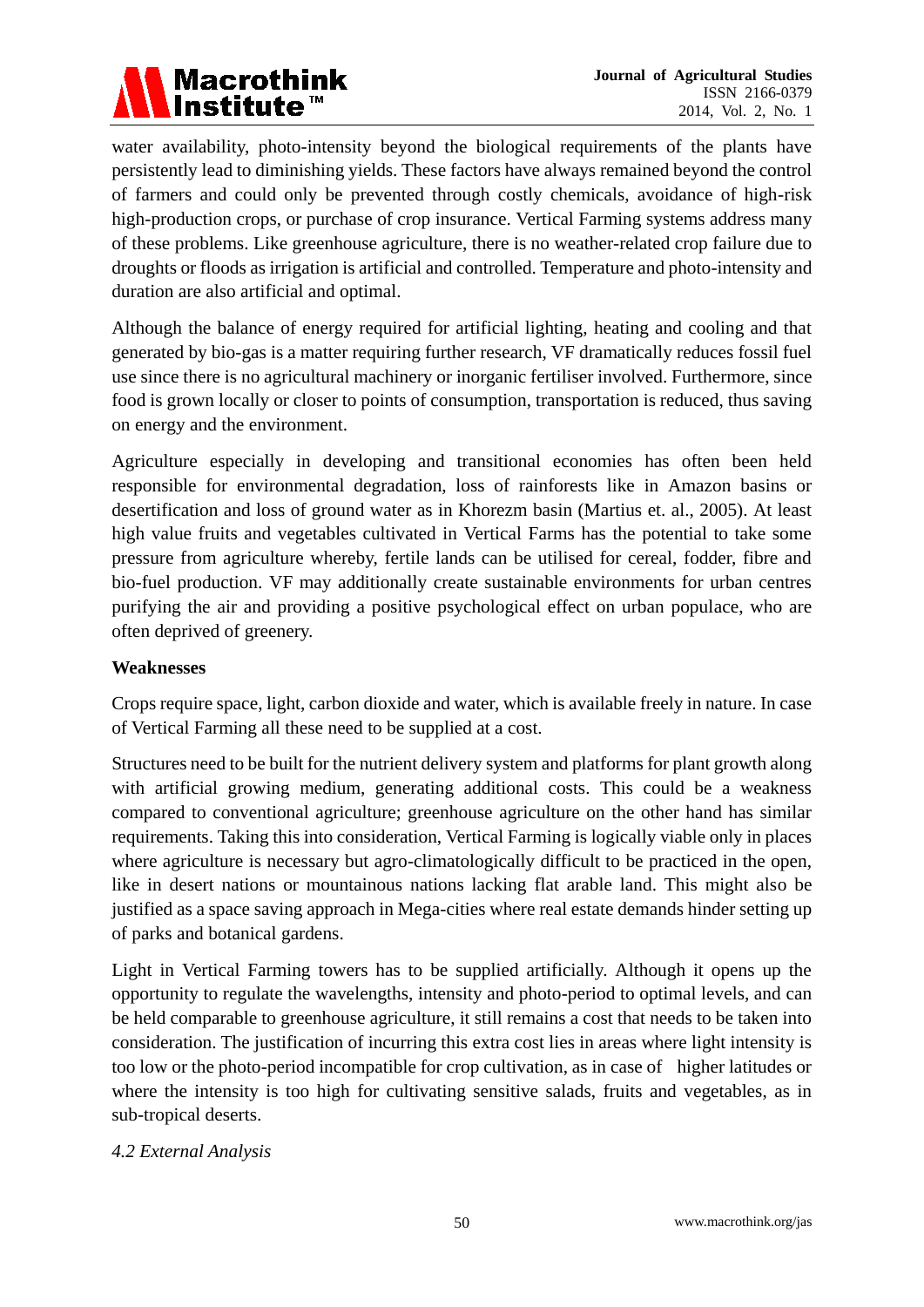

The exogenous factors which a particular enterprise has no influence upon, but can affect its performance positively or otherwise, are featured in the external analysis.

# **Opportunities**

Opportunities include those external factors and conditions which an enterprise should take note of and maximise upon in order to gain success.

There is an increasing demand for protein, vitamin and mineral rich food as more and more countries transition from developing to developed nations. Despite Engel's law of declining share of food related expenditure with increasing income, there is expected to be a change in the consumption pattern in these countries (Rimmer and Powell, 1992). In particular, Cranfield et al. (1998) expect reduced consumption of unprocessed bulk commodities (e.g., grain, rice and cereals) along with an increased consumption of higher valued consumer ready products (e.g., fruit, meat and dairy products). This changing consumer preference is an external factor that might serve as an opportunity for Vertical Farming because it is particularly efficient in producing sensitive crops of high nutritional value away from their native agro-climatic zones.

It is clear that places where population is growing also happen to be places where land is shrinking in terms of arability. Vertical Farming might also find opportunity in this dismal fact. Land management, through ploughing and manuring contributes to almost 78% of the agricultural emissions in the U.S. (AgMRC, 2008). Vertical Farming completely rules out this measure and therefore has an advantage. Global climate change therefore presents an opportunity for Vertical Farming to get greater social and political acceptance. In addition to this there is an increasing controversy regarding the use of arable land for bio-fuels and the later contributing towards rising of food prices (Banse et al., 2008). Vertical Farming can relieve high yielding land, now used for fruit and vegetable cultivation.

Recent decades have seen food sovereignty being sought by many nations and recommended by many think-tanks in view of the volatility of food prices. This is seen especially in geographical regions where purchasing power is high but agro-climatic factors too hostile for conventional agriculture, like in Deserts, Taigas and Tundras (Elhadj, 2005). VF could generate this sovereignty to a certain extend.

The recent developments in the field of renewable energy, like Photovoltaics, Solar-Thermovoltaics, Wind or even Pumped-storage Hydroelectricity, are noteworthy opportunities. Not only because in larger scale they might open doors for cheaper electricity but also because of their location. Since they are mostly located in areas unfit for agriculture, even a small fraction of their generating capacity might be used for the purpose of a VF.

# **Threats**

The biggest threat to VF is scepticism from business and academia (e.g. Richard, 2005; Alter, 2010), and it is not entirely unfounded. Till date no project has practically demonstrated the viability of a VF at this scale, most exist in small research initiatives or as concept drawings by architects. Therefore it is imperative that initiation leave alone acceptance would require convincing at different levels and hence requires some serious action research. This work is a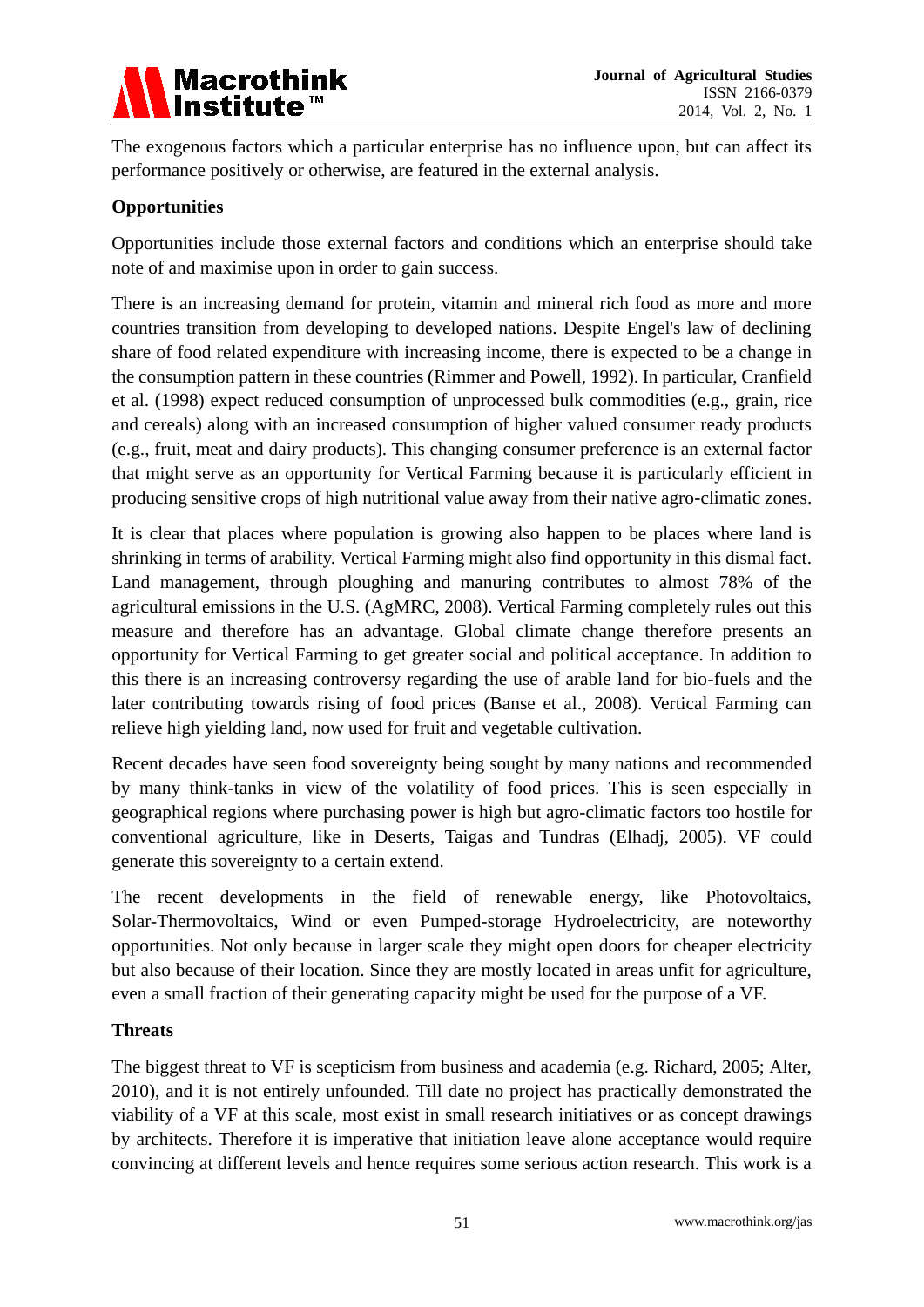

step towards removing these doubts by showing the economic feasibility at least in the drawing board by spelling out all the parameters clearly.

The market opportunity is limited. It is feasible to grow only high value crops for consumers with dispensable money for such products. It has no merit to flourish even in Mega-cities in resource rich nations as long as conventional agriculture can supply food cheaply. The pressure on our resources is still not that high that such costly measures can be taken. This technology might not see mass production in near future but a successful implementation of the technology in potential markets will definitely improve its marketability.

In 2010, the EU spent  $\epsilon$  57 billion on agricultural development, of which  $\epsilon$  39 billion was spent on direct subsidies. Agricultural and fisheries subsidies form over 40% of the EU budget (EU, 2010). The United States spent around \$20 billion per year to farmers in direct subsidies as "farm income stabilization" via U.S. farm bills (USDA, 2011). Although the merits or demerits of these measures may be seen from different perspectives and is debatable, from the point of Vertical Farming prospects, one thing is clear: these subsidies are there for the sole purpose of enabling the farmers to act competitively in a globalised world. This will definitely not serve in favour of Vertical Farming. Due to subsidies conventional agriculture can and will supply food at prices much lower than the real price and therefore present a tough competition for this new technology, where energy cost is a big concern. Therefore, Vertical Farming needs to be merchandised in areas where such subsidies are not present, becoming increasingly difficult in a globalised world. Conversely, one could avoid competition with conventional agriculture by producing niche high value products.

# *4.3 Qualitative SWOT Analysis*

Based on the internal and external factors a SWOT matrix can be created (Checco, 2005). It connects different arguments with each other. Strengths should be used to maximize opportunities and minimize threats. Further, weaknesses should be minimized and threats avoided by taking advantage of opportunities. The process of forming relationships between the different findings is, however, subject of personal evaluation.

The first quadrant the strength layer has an intersection with the opportunity layer. The point of convergence where the strength of the enterprise addresses some opportunities is with regard to the Environment. Climate change, increasing  $CO<sub>2</sub>$  emissions caused by mechanized agriculture as well as transportation and related storage of food are some of the grave issues that can be addressed by VF. In addition to that increasing urbanisation and thereby increasing urban wastes needs environment friendly treatment, which VF offers. Race for food sovereignty is another major issue that can be addressed since VF can grow food in places otherwise hostile for agriculture.

In the second quadrant the weakness layer has an intersection with the opportunity layer. The point where one can minimise weakness by relying on the opportunities is energy. The field of Renewable energy is reanimating itself constantly<sup>7</sup>. Energy balance of the VF is on the other hand extremely skewed. Development of integrated projects where renewable power stations

 7 Source: http://www.davidtan.org/ and http://www.cleanwindenergytower.com/ respectively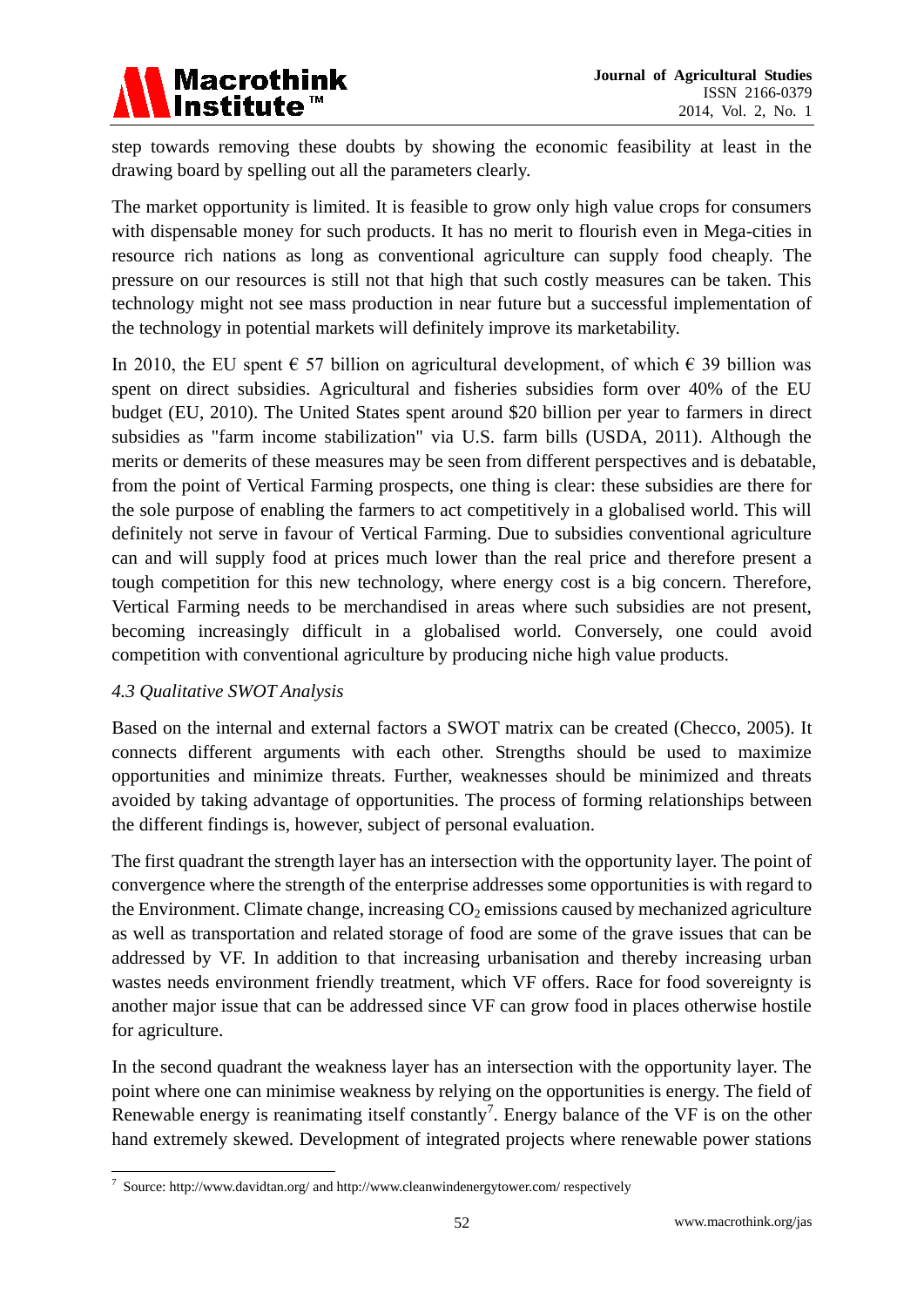

are coupled with VF will not only increase their marketability but also subsidise their costs mutually.

A Vertical Farm as presented in this paper, requires a net total of 3.5 GWh of electricity a year. Monumental as it seems, this is less than the amount of electrical energy generated by a power station of 0.5 MW installed capacity in a year running at full capacity<sup>8</sup>. A wind turbine of 80 m length, for example generates 2.5 MW (Layton, 2006).

The third quadrant shows the intersection of strength and threat layer. This quadrant indicates a possible threat to the enterprise or the product, but it also shows a possible strength of the enterprise in order to prevent this particular threat. A list of possible combinations in this quadrant includes the integration of renewable energy stations with VF. In addition to that is the environmental and ecological services provided by VF that could open new markets in face of market limitations. But above all is its performance against traditional agriculture that could turn the balance in its favour. Plant cultivation in field (with climatic influences) and in closed environment (protected cultivation) creates different amounts of yield. By the application of vertical frames and multiple stacks, the basic ground area of the building  $(2500 \text{ m } 3)$  is increased 37 times to an expanded plant area to a total of 92,718 m², comprising of a total of 116 stacks through 25 floors. This results in a total production of 3,573.41 tons of edible plant biomass. However, for this only 2500 m<sup>2</sup> is being used, so if we grew all those crops proportionately on the same 2500 m² this means multiplication of the yields by a factor of 516. This makes Vertical Farming a viable candidate, at least theoretically for our race to multiplying the food production by 60% by 2050 (Alexandratos and Bruinsma, 2012; Tilman et al., 2002; Greene et al., 2005).

The fourth quadrant, which is also called the dead quadrant, shows the intersection between the weakness layer and the threat layer. In this quadrant the enterprise has to face a threat, but can only oppose a weakness in this field. Therefore, the strategy is to minimise the weakness and avoid the threats. Only through investigating possible methods of optimising space, light, water and energy requirement and maximising yield weaknesses can be minimised. While power costs could be tackled through research into energy efficient production system, the equipment costs are expected to go down once the trend catches up and serial production of these equipment starts. For that matter more research is required, which is possible only if there is a market potential for this technology.

# *4.4 Market Potential*

Having discussed the limitations of market potential with regards to areas where traditional agriculture can supply inexpensive products or where the purchasing power of consumers are not high enough, this section discusses the potential of marketing this technology notwithstanding the limitations and reasonable doubts. Presently the biggest markets for this technology according to the SWOT analysis, is in Desert regions, Taiga region and Mega-cities. What it means in terms of numbers can be derived based on some criteria. The criteria are that we consider only those countries or cities where the GDP per capita is USD 20,000 or more and

<sup>&</sup>lt;u>.</u> <sup>8</sup> Based on the own calculations on power demand.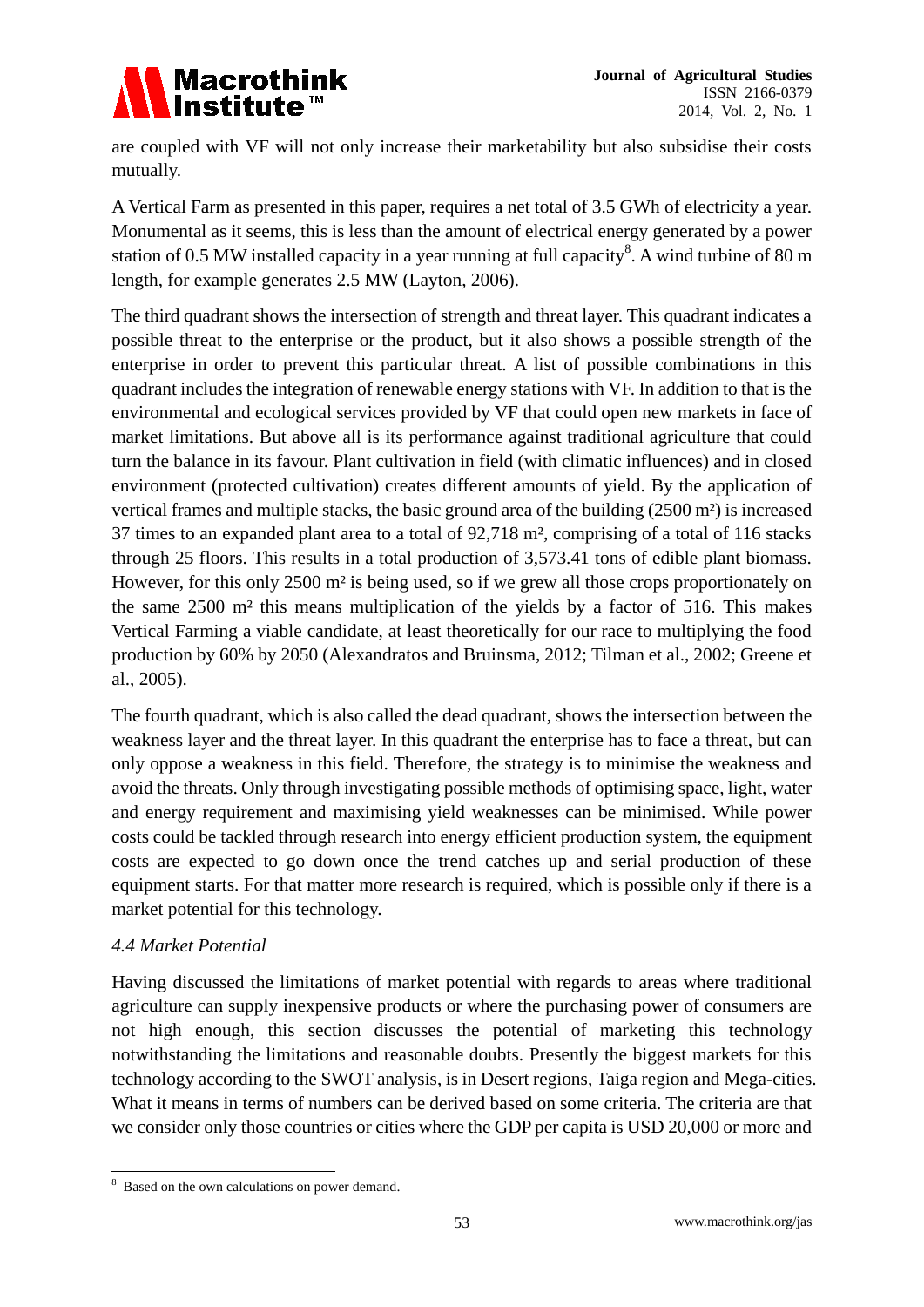

there is a demand emanating from a population of 5 million or more. The GDP per capita, which is a proxy for the purchasing power of the consumers as well as the population which mirrors the quantity of demand, are the most important factors for assessing market potential, beside the urge for food sovereignty and incompatibility of agro-climatic factors for food production.

### **Desert Region**

Desert regions refer to Middle East and North African (MENA) countries. Although there are many other countries like Australia, and the US which have substantial stretches of land that fall under the category of desert, due to other fertile tracts, these nations are not resource constrained and enjoy food sufficiency. The nations shown in Table 4 have been selected because they are resource constrained, do not enjoy food sovereignty, but can financially afford to do so (as shown by the GDP per capita figure being above USD 20,000).

| Country                     | GDP per Capita | Population | Market potential |
|-----------------------------|----------------|------------|------------------|
| Oatar                       | \$102,700      | 1,853,563  | 18               |
| <b>United Arab Emirates</b> | \$42,000       | 8,264,070  | 82               |
| Kuwait                      | \$40,700       | 3,566,437  | 35               |
| Israel                      | \$31,000       | 7,879,500  | 78               |
| Oman                        | \$23,900       | 2,773,479  | 27               |
| Bahrain                     | \$21,200       | 1,234,571  | 12               |
| Saudi Arabia                | \$20,400       | 27,136,977 | 271              |

Table 4. Statistics of Middle Eastern Nations

Source: CIA (2012).

Regarding Saudi Arabia as an example for the situation of the desert regions, the non-renewable water will last another 14 years if the average extraction remains at 10 billion cubic meters per annum for traditional desert agriculture (Elhadj, 2008). Conventional farming is out of question with an average rainfall of only 70-100 millimetres a year (Elhadj, 2008). Therefore, technologies with a promise of judicious use of water as well as food sovereignty should be more than welcome despite requirement of higher financial investments. Vertical Farming which undoubtedly is more sustainable than the form of agriculture hitherto practised, might find a market in these countries.

If it is assumed that only 100g of VF products is consumed per head per day, the design presented in this paper, can feed around 100,000 people round the year. Based on this figure the market potential (Table 4) has been calculated, simply as a quotient of the present population and the supply potential of a VF (100,000 people). This is probably not the number of farms that would be built, but it gives us a rough idea of how many could be build and what potential lies ahead for this technology. Assuming for pilot purposes only two Vertical Farms per nation, this would lead to 14 VF in the short term.

# **Taiga Region**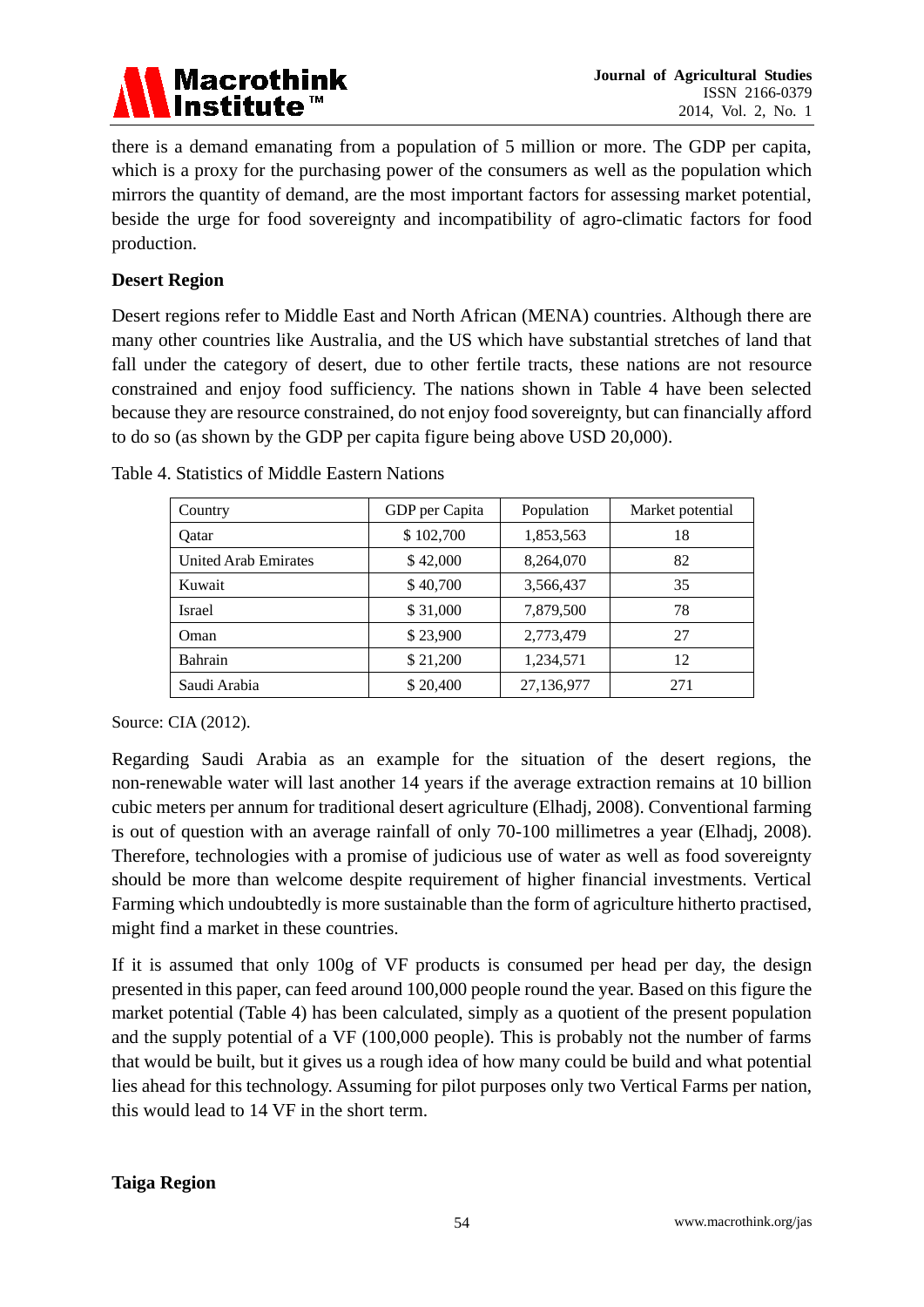

The nations lying in the Taiga regions also have a comparable situation. Although other countries like Russia and Canada are located in this region, they have other fertile tracts that offset their food dependency as a nation and hence they were left from the analysis. The Nordic countries do not have suitable conditions for agriculture, enjoy high purchasing power and abundance of renewable energy in the form of hydro-electric or off-shore wind power. In addition to that they strive for food sufficiency which makes them a good market for VF technology. This is also seen in the projects been developed in Sweden (Plantagon, 2011). Table 5 gives us an overview of the same.

| Country        | GDP per Capita | Population | Market potential |
|----------------|----------------|------------|------------------|
| <b>Denmark</b> | \$37,151       | 5,543,453  | 55               |
| Norway         | \$53,470       | 5,003,000  | 50               |
| Sweden         | \$40,393       | 9,415,295  | 94               |
| Finland        | \$49,349       | 5,410,233  | 54               |
| <b>Iceland</b> | \$38,060       | 320,060    | 3                |
| Greenland      | \$37,517       | 56,615     |                  |

Table 5. Statistics of Nordic Nations

Source: CIA (2012).

Again, at limits one could construct as many VF as shown in the last column although that is unlikely. However, one could safely assume that for pilot purposes, even if two VF are constructed per nation, 12 VF could come up in the short term.

# **Mega-cities**

Again, going by the criteria of population of around 5 million and per capita GDP of above USD 20,000, in Table 6 the market potential in Mega-cities have been tabulated examplarily<sup>9</sup>.

Table 6. Statistics of Mega-cities

| Country             | GDP per Capita | Population | Market potential |
|---------------------|----------------|------------|------------------|
| London              | \$75,330       | 7,500,000  | 75               |
| Berlin              | \$28,500       | 4,970,000  | 49               |
| New York City       | \$67,700       | 18,900,000 | 189              |
| Los Angeles         | \$57,500       | 12,820,000 | 128              |
| Hong Kong           | \$45,268       | 7,069,000  | 70               |
| Tokyo               | \$40,334       | 36,669,000 | 366              |
| <b>Buenos Aires</b> | \$27,689       | 13,074,000 | 130              |

Source: CIA (2012).

Piloting in the initial years will be done not only for food production purposes but also to add prestige to the city and provide ecological services, before VF can fully demonstrate its worth.

 9 Further Mega-cities and their long term market potential are Paris (110), Madrid (58), Barcelona (49), Washington, D.C. (55), Houston (59), Dallas (63), Philadelphia (59), Chicago (94), Atlanta (52), Singapore (48), Osaka (113), Seoul (97), Santiago (59) and Mexico City (194).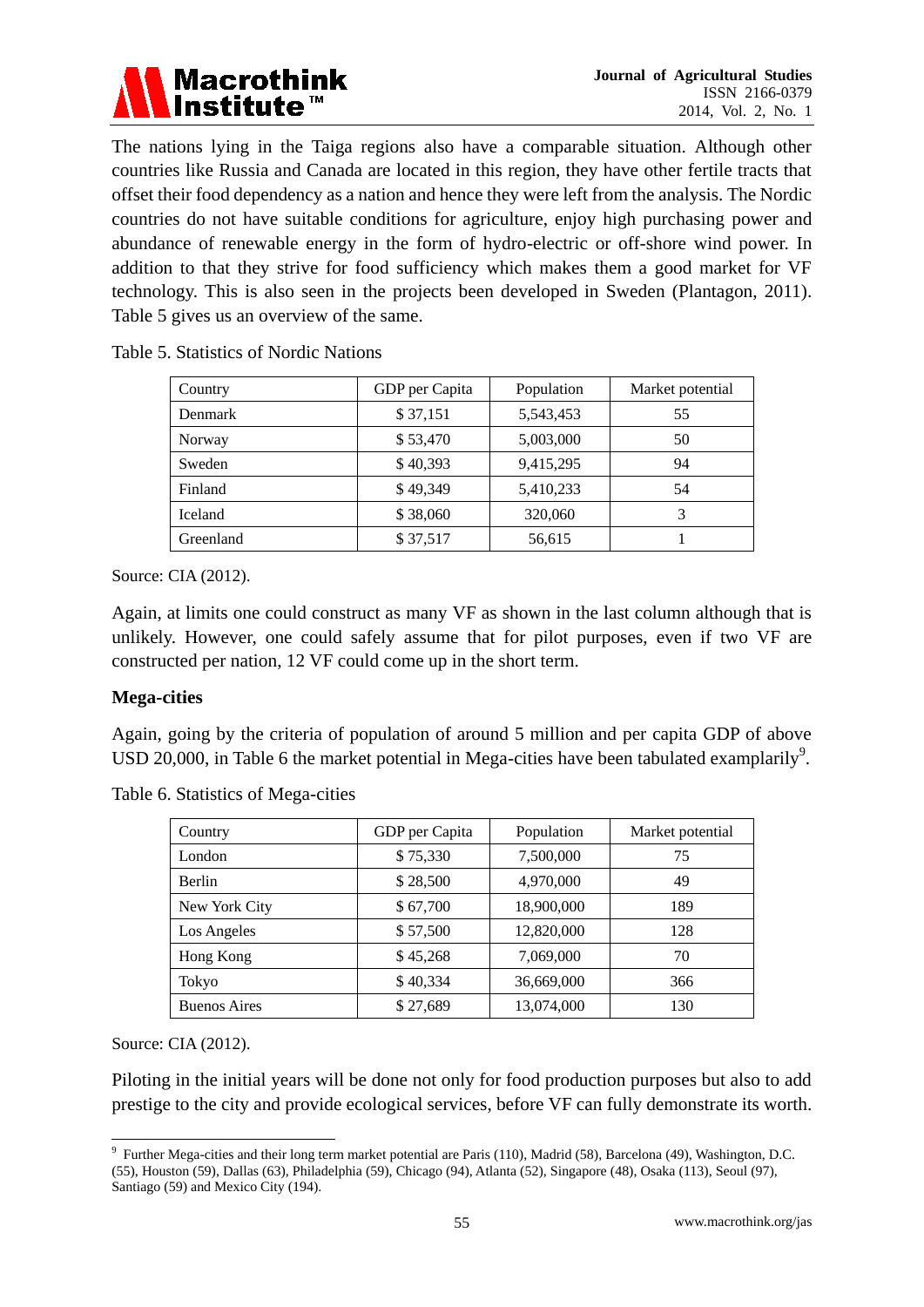

These motives can only be expected in comparatively rich cities with high level of environmental consciousness. Although the full market potential is high, assuming one VF per city, we are still looking at around 21 VF that could come up as pilot projects in mega-cities around the world.

# **Total Market Potential**

Considering the countries in the desert, the Taiga regions, and the mega-cities, there is a potential of setting up around 2900 VF. Although this projection looks utopian, mass production will bring down costs, research will make production cheaper, as a result of which the market potential will extend to cities and countries not envisaged in this analysis. However, for the starting point, one could just look at the number of VF that could be built as pilot projects. Assuming two for each country and one for each mega-city, a total of 47 VF could be built in the short term. One can project that the greatest potential lies in the systems developed for mega-cities, followed by desert nations. With an increasing threat of desertification caused by climate change, this segment is also going to retain its importance. Nordic countries have the smallest share both in short and long term.

#### **5. Conclusion**

The intent of this research was to investigate whether the concept of Vertical Farms is feasible financially and economically. A prototype has been planned and discussed, and a cost analysis developed on its basis. Through the analysis of the market potential, different future markets were identified.

A system design for Vertical Farm has been presented with 37 floors totalling a height of 167.5 m. Five of these floors are underground, housing the 3 floors of Aquacultural and 2 of waste management sub-systems the 32 floors above ground comprise of the 25 floors for agricultural production and 2 for food processing sub-systems among others. The building occupies a land area of 0.25 ha, has a footprint area of 1,936 m² and floor area of 1,600 m², giving it an aspect ratio of 3.81. This area is multiplied to 9.27 ha for plant growth due to multiple stacking and to an equivalent of 68 ha due to multiple harvest potential.

The building costs add up to  $\epsilon$  111.5 million with additional  $\epsilon$  90 million for equipment. It requires 80 million litres of water per year, most of which is recycled requiring only a fraction of that from external sources (since about 4000 l leave the system as sold plant and animal matter). The VF takes in 10,000 l of nutrients, sequesters around 868 tons of CO2, and saves many more due to carbon neutral production and supply chain. However, it also needs roughly 3.5 GWh of power at  $\epsilon$  5.3 million and produces 3,573 tons of fruit and vegetables and 137 tons of tilapia fillets per year. The crop production alone is roughly 500 times the yield expected from growing these vegetables in an area of 0.25 ha with the given proportion. By-products are mainly 2,443 tons of biological waste yielding around 3 million litres of bio-gas and recycled nutrients in addition to slurry which can be used as farm manure. Such a system can produce fruit, vegetables and fish at an average cost lying between  $\epsilon$  3.50 and  $\epsilon$  4.00. Streamlining of this technology and further research could scale down the cost. Based on this, one can conclude that even with conservative assumptions, growing food in Vertical Farms might be a feasible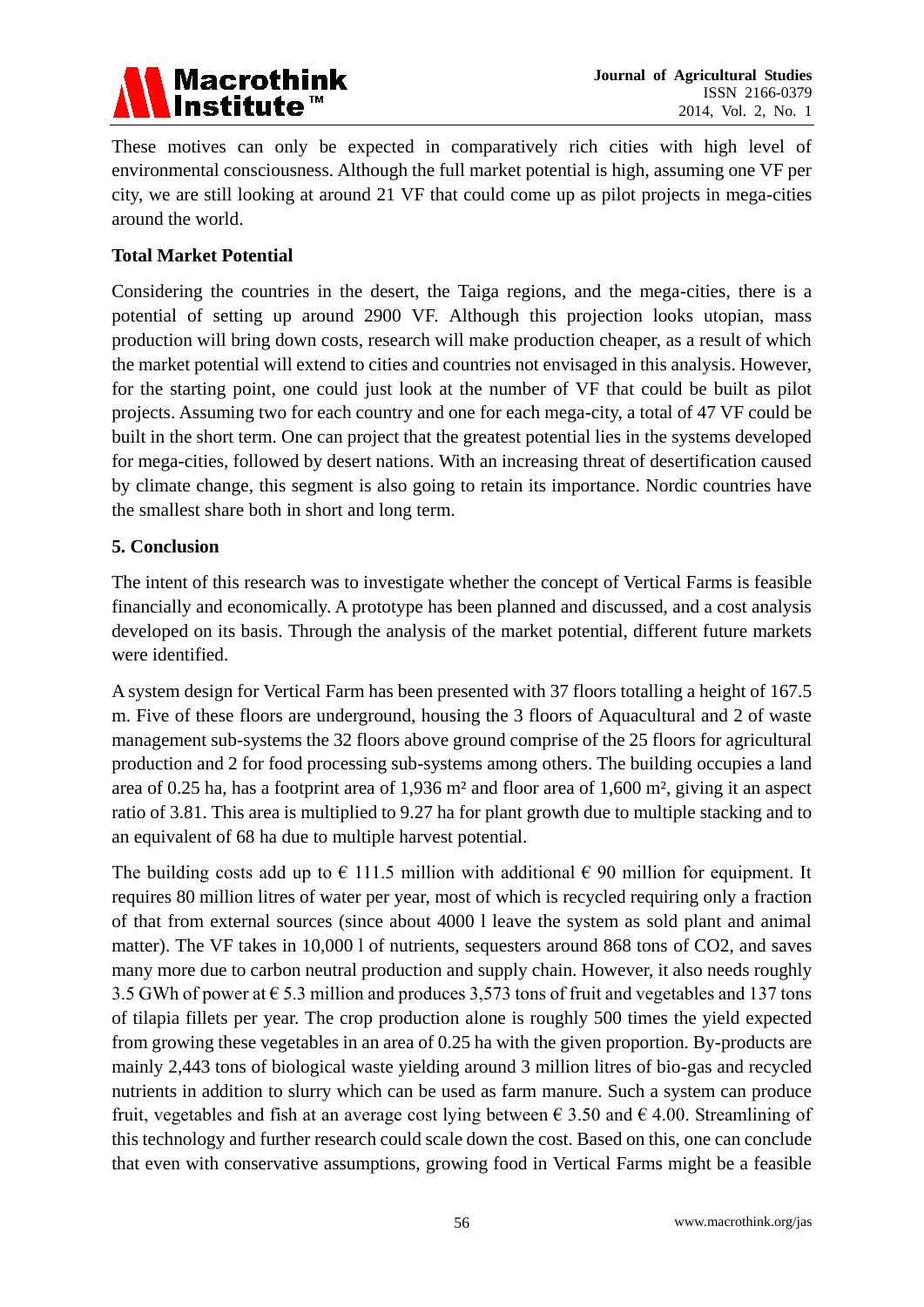

venture.

Markets for such a technology are found mainly in resource constrained nations and mega-cities with substantially high purchasing power. Given our criteria, the market potential for Vertical Farms is estimated to be around 50 pilot projects in the short term. Regarding the high production costs, even in the identified markets, they might be a factor hindering the building of Vertical Farms. In order to bring that down, further research for more efficient production techniques in addition to integration and customisation of these systems with other enterprises are required.

Around 3000 units could be projected for the long run, provided the building and production costs are brought down through further research and mass production of equipment and input factors.

For fostering Vertical Farms in the future, further research areas can therefore be the optimisation of production process for edible biomass (combination of crop cultivation and fish farming) as well as the optimisation of animal farming. Growing mushrooms actually requires the same growing conditions as the environmental requirements for Tilapia, this might be another prospect worth looking into. The cost of the building, its requisite structural parameters as well as the servicing and transport equipment and power requirements are serious research questions that can be answered only through action research. Optimal growing conditions in the agricultural system, the optimal labour requirement as well as the production plan needs to be worked out. Several LED panels for plant growth exist. Due to the high amount of panels required for the proposed VF concept an innovative panel design specialized for the requirements of Vertical Farming needs to be developed. These questions open an entirely new area of research for Agricultural Economists.

This work started with reasonable doubts that food grown in Vertical Farms might be exorbitantly expensive to ever become a practicable solution. This work has shown, however, that it is a possibility which needs to be further investigated.

#### **Acknowledgement**

We acknowledge DLR Bremen, for initiating this project and the colleagues of the Advanced Study Group for their contributions and feedbacks. The structural design of the Vertical Farm as well as the costing was done in collaboration with Deutsche Zentrum für Luft- und Raumfahrt, Institute of Space Systems, Bremen. We thank Vincent Vrakking for the illustrations, Conrad Zeidler for his feedbacks and Daniel Schubert for supervising the project.

# **References**

AgMRC (2008). AgMRC Renewable Energy Newsletter. [Online] Available: http://www.agmrc.org/renewable\_energy/climate\_change/climate-change-agricultures-impact -on-greenhouse-gas-emissions.

Agrihouse (2011). Eco-friendly biopesticides: Aeroponic products. [Online] Available: http://www.biocontrols.com/secure/shop/listcats.aspx.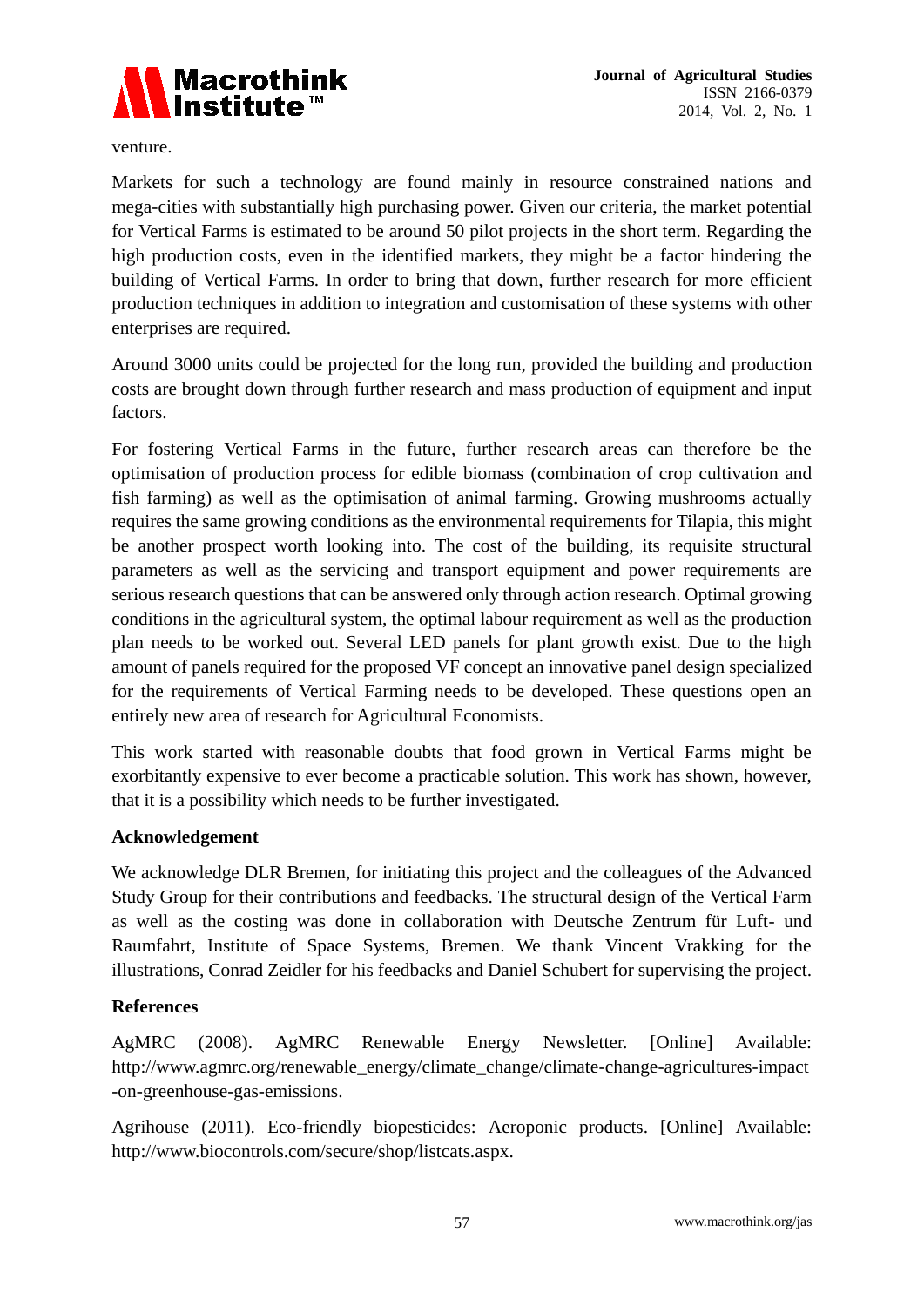

Alexandratos, N., & Bruinsma, J. (2012). World Agriculture towards 2030/2050: The 2012 Revision. ESA Working Paper No. 12-03. Rome, FAO.

Alter, L. (2010). Vertical Farms Aren't Going to Solve Our Food Problems. [Online] Available: http://www.treehugger.com/green-food/vertical-farms-arent-going-to-solve-our-food-problem s.html

Banerjee, C. (2012). Market Analysis for Terrestrial Application of Advanced Bio-Regeneratives Modules: Prospects of Vertical Farming.

Banse, M., v. Meijl, H., Tabeau, A., & Woltjer, G. (2008). Impact of EU biofuel policies on world agricultural and food markets. 107th Seminar, January 30-February 1, 2008, Sevilla, Spain 647. European Association of Agricultural Economists.

Checco, L. (2005). *Branding for success! A roadmap for raising the visibility & value of your organization*. Trafford: Victoria, B.C.

CIA (2012). The World Factbook. [Online] Available: https://www.cia.gov/library/publications/the-world-factbook/.

Cowing, K., (2011). South Pole greenhouse: Model for growing freshies on other worlds. [Online] Available: http://onorbit.com/node/3062.

Cranfield, J., Eales, J., HErtel, T., & Preckel, P. (1998). Changes in the structure of global food demand. GTAP Working Papers 295. Center for Global Trade Analysis, Department of Agricultural Economics, Purdue University.

CTBUH (2012) The Skyscraper Center – The Global Tall Building Database of CTBUH. [Online] Available: http://www.skyscrapercenter.com.

Elhadj, E. (2005). Experiments in achieving water and food self-sufficiency in the Middle East: the consequences of contrasting endowments, ideologies and investment policies in Saudi Arabia and Syria. Dissertation. Com, Boca Raton.

Elhadj, E. (2008). Saudi Arabian agricultural project: From dust to dust. [Online] Available: http://www.daringopinion.com/Saudi-Arabia%3A-Desert-Agriculture%3A-From-Dust-to-Du st.php

EU (2010). Agriculture and rural development. [Online] Available: http://eur-lex.europa.eu/budget/data/D2010-VOL4/EN/nmc-titleN123A5/index.html

Fabian, K., & Kollenberg, M. (2011). Vertical Farming: Can urban agriculture feed a hungry world? *Spiegel Online International*. [Online] Available: http://www.spiegel.de/international/zeitgeist/0,1518,775754,00.html.

FAO (2008) The state of food insecurity in the world 2008. [Online] Available: http://www.fao.org/news/story/en/item/8836/icode/.

FAO (2012). Hunger Statistics. FAO Hunger Portal. Food and Agricultural Organisation of the United Nations. [Online] Available: http://www.fao.org/hunger/en/.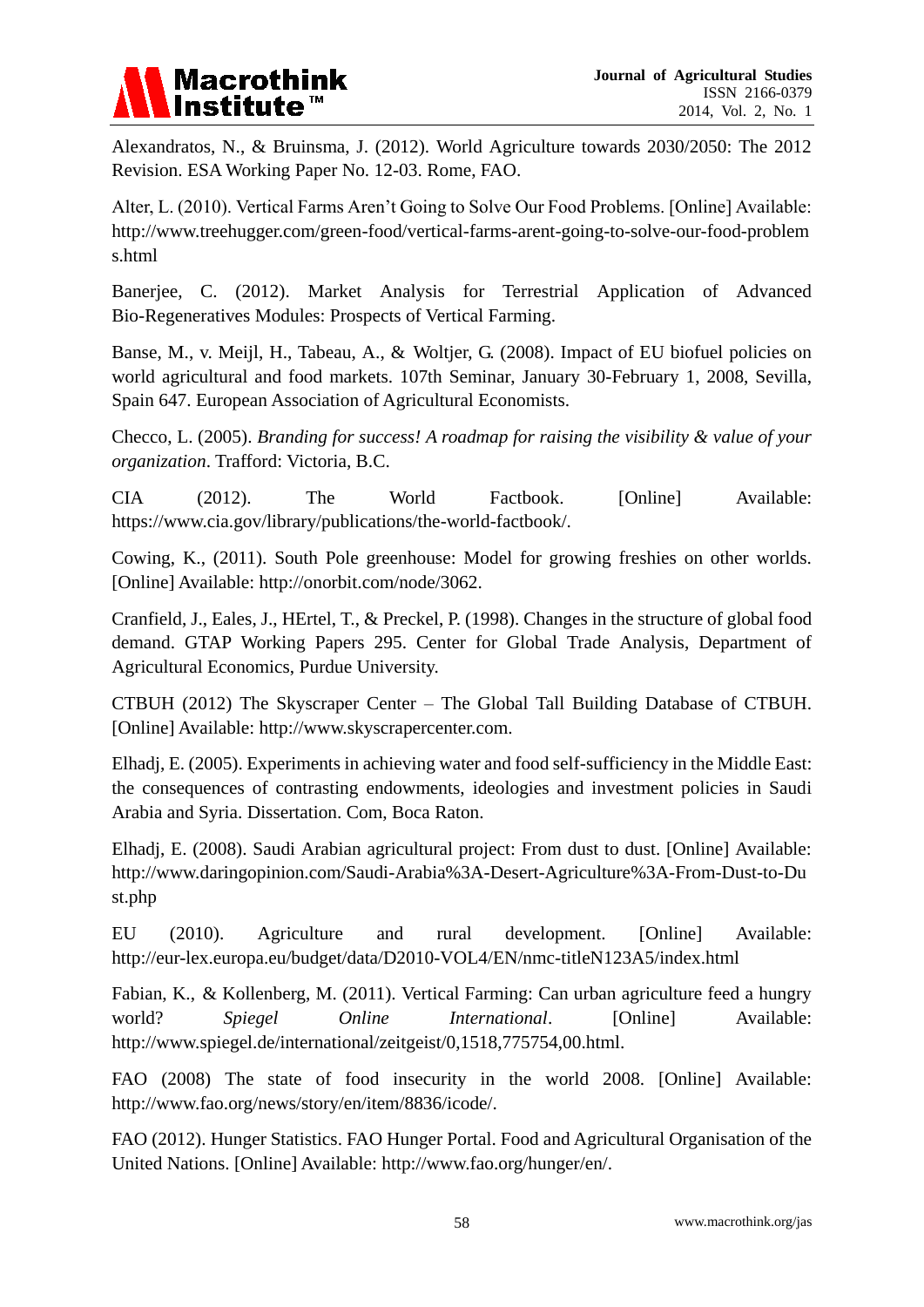

FAOSTAT (2012) Database on Agriculture. [Online] Available: http://faostat3.fao.org/home/index.html.

Foley, J., DeFreis, R., Asner, G., Barford, C., Bonan, G., Carpenter, S., Chapin, F., Coe, M., Daily, G., Gibbs, G., Helkowski, J., Holloway, T., Howard, E., Kucharik, C., Monfreda, C., Patz, J., Prentice, I., Ramankutty, N., & Snyder, P. (2005). Global consequences of land use. *Science*. *309*(5734). 570-574. http://dx.doi.org/10.1126/science.1111772

Gleick, P. (1993). Water and Conflict: Fresh Water Resources and International Security. *International Security. 18*(1). 79-112. http://www.jstor.org/stable/2539033

Green, R., Cornell, S., Scharlemann, J., & Balmford, A. (2005). Farming and the Fate of Wild Nature. *Science*. 3*07*(5709). 550-555. http://dx.doi.org/10.1126/science.1106049

Gustavsson, J., Cederberg, C., Sonesson, U., Van otterdijk, R., & Meybeck, A. (2011). Global Food Losses and Food Waste. [Online] Available: http://www.fao.org/docrep/014/mb060e/mb060e00.pdf

Hansen, E., & Donohoe, M. (2003). Health issues of migrant and seasonal farmworkers. *Journal of Health care for the Poor and Underserved*. *14*(2). 153-164.

Huang, J., Rozelle, S., & Rosegrant, M. (1999). China's Food Economy to the Twenty-first Century: Supply, Demand, and Trade. *Economic Development and Cultural Change*. *47*(4). 737-766. http://www.jstor.org/stable/10.1086/452430

Layton, J. (2006). How Wind Power Works. [Online] Available: http://science.howstuffworks.com/environmental/green-science/wind-power.htm.

Levenston, M. (2011). South Korean city of Suwon has a vertical farm! City Farmer News Online. [Online] Available: http://www.cityfarmer.info/2011/07/23/.

Martius, C., Lamers, J., Vlek, P. L., Eshchanov, R., Rudenko, I., & Salaev, O. (2005). Water, salt, cotton, and soums: Shedding new light on the Aral Sea problem. In Proceedings from The Conference on International Agricultural Research for Development in Stuttgart-Hohenheim, Germany, in October (pp. 11-13).

Mitchell, C. (1994). Bioregenerative life-support systems. *The American Journal of Clinical Nutrition*. *60*(5). 820-824.

NASA (2004). Advanced life support baseline values and assumptions document. Tech. Rep. NASA/CR-2004-208941. National Aeronautics and Space Administration, Lyndon B. Johnson Space Center, Houston, Texas.

NewYork-Sunworks (2012). Organisational Website. [Online] Available: http://nysunworks.org/thesciencebarge/.

Omega-Garden (2012). Organisational Website. [Online] Available: http://www.omegagarden.com/.

Plantagon (2011). Industrial vertical agriculture. Organisational Website. [Online] Available: